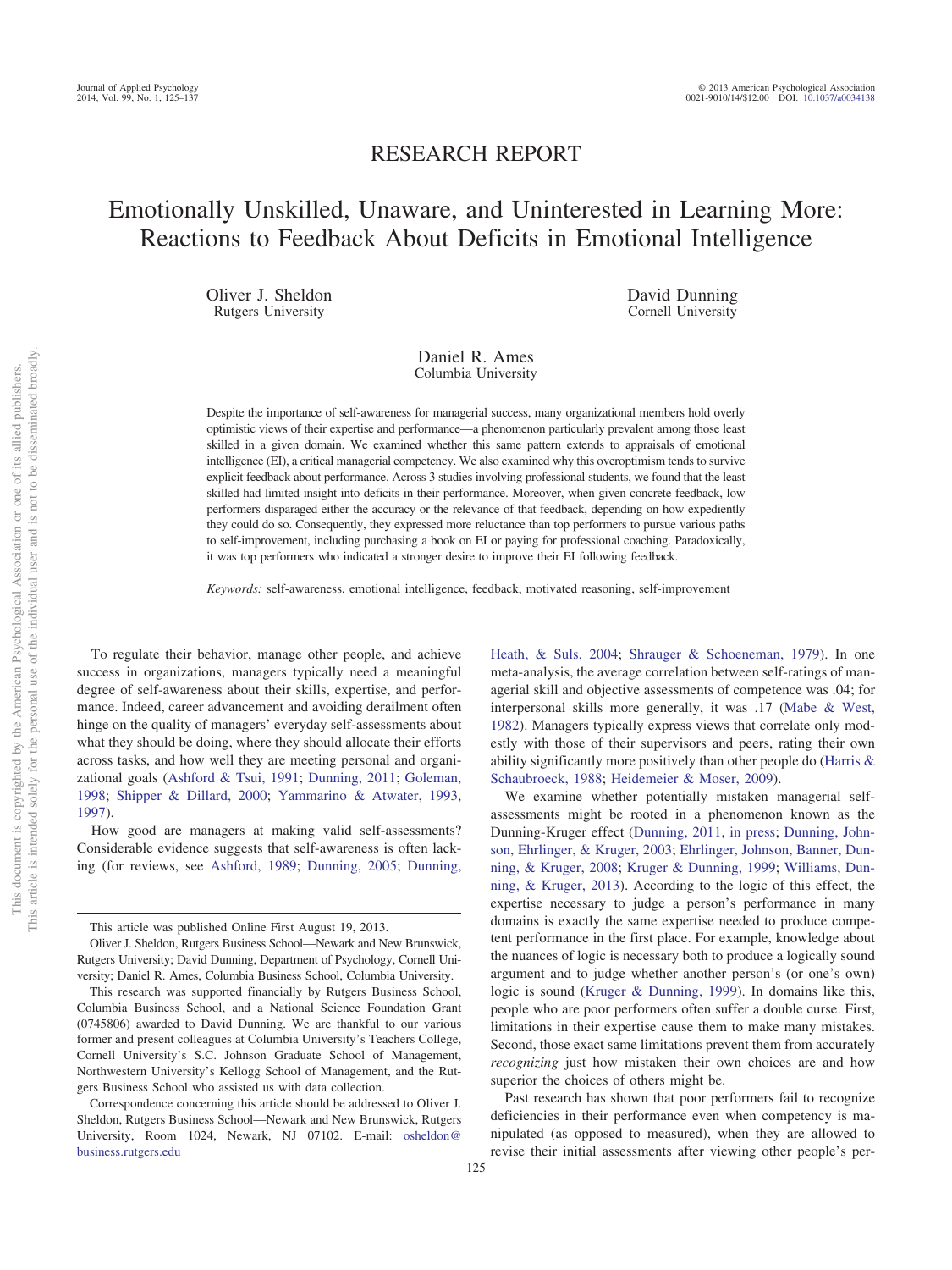formance [\(Kruger & Dunning, 1999\)](#page-11-8), and when they are paid or made accountable for accurate self-assessments [\(Ehrlinger et al.,](#page-11-7) [2008\)](#page-11-7). Such overestimation is observed not only in the lab but in real world settings, such as with chess players overestimating their performance in chess tournaments [\(Park & Santos-Pinto, 2010\)](#page-12-5), students providing overinflated estimates of their scores on class exams [\(Dunning et al., 2003\)](#page-11-6), and medical technicians rating their knowledge in real-world lab procedures [\(Haun, Zerinque, Leach,](#page-11-9) [& Foley, 2000\)](#page-11-9).

To be sure, some critics have argued that because the correlation between the perception and the reality of one's performance is imperfect, and because people tend to overrate their performances in general, it is a statistical given that poor performers would overrate their competence and achievement [\(Krueger & Mueller,](#page-11-10) [2002\)](#page-11-10). However, correcting for regression effects due to measurement error [\(Ehrlinger et al., 2008;](#page-11-7) [Kruger & Dunning, 2002\)](#page-11-11) or from floor and ceiling effects [\(Schlösser, Dunning, Johnson, &](#page-12-6) [Kruger,](#page-12-6) in press) diminishes the size of the Dunning-Kruger effect only trivially. In sum, poor performers are often not in a position to recognize the depths of their deficits, no matter how honestly, impartially, or eagerly they strive for accurate self-assessments. Managers do not appear to be immune: Inaccurate selfassessments are particularly pervasive among poorly performing managers [\(Church, 1997\)](#page-10-4).

Herein, we focus on two important, and as of yet unaddressed, questions. The first is whether the Dunning-Kruger effect extends to social skills such as emotional intelligence. Although there are some reasons to think emotional intelligence differs from skills previously examined for the Dunning-Kruger effect, we make the case that the effect will nonetheless emerge along this critical skill for managers and leaders. The second question we examine is how people—in particular "unskilled and unaware" managers—react to feedback about their poor performance. Prior work on the Dunning-Kruger effect suggests that the effect persists in the face of feedback [\(Ferraro, 2010;](#page-11-12) [Hacker, Bol, Horgan, & Rakow, 2000;](#page-11-13) [Helzer & Dunning, 2012;](#page-11-14) [Simons, 2013\)](#page-12-7). Here, we develop a new "expedient escape" account to explain why that might be so and to specify conditions under which people instead seek development and personal growth. To presage our conclusion, we suggest that top performers, not low performers, are the ones most willing to invest in self-improvement after feedback. Low performers, instead, react to feedback by disparaging its credibility, leading them to be less enthusiastic about further self-development. Thus, the present article yields the first evidence of the Dunning-Kruger effect in emotional intelligence and sheds new light on how and why those most in need of self-improvement and development are often the least likely to pursue it.

# **Emotional Intelligence and the Dunning-Kruger Effect**

Emotional intelligence (EI) is a social skill involving the ability to perceive, understand, manage, and use emotions in interpersonal relations, including those in the workplace (e.g., [Caruso & Sa](#page-10-5)[lovey, 2004;](#page-10-5) [Fineman, 2004;](#page-11-15) [Goleman, 1998;](#page-11-0) [Mayer, Salovey, &](#page-11-16) [Caruso, 2004\)](#page-11-16). Research has linked EI to quality of decisionmaking [\(Hess & Bacigalupo, 2011\)](#page-11-17), resilience in the face of stress [\(Armstrong, Galligan, & Critchley, 2011\)](#page-10-6), and quality of social relationships [\(Lopes et al., 2004\)](#page-11-18). EI has also been linked to important managerially relevant outcomes, including enhanced

in-role work performance [\(Brackett, Rivers, & Salovey, 2011;](#page-10-7) [Côté & Miners, 2006;](#page-10-8) [Law, Wong, & Song, 2004\)](#page-11-19), leadership emergence [\(Côté, Lopes, Salovey, & Miners, 2010\)](#page-10-9), and perceived effectiveness [\(Janovics & Christiansen, 2002;](#page-11-20) [Kerr, Garvin, Hea](#page-11-21)[ton, & Boyle, 2006;](#page-11-21) [Rosete & Ciarrochi, 2005\)](#page-12-8).

At present, whether the Dunning-Kruger effect emerges in the domain of emotional intelligence is an open question. Although replicated across many domains (for a recent review, see [Dunning,](#page-10-1) [2011\)](#page-10-1), research on the effect has thus far focused almost exclusively on intellectual abilities, such as logical reasoning or grammar skill, or technical expertise, such as knowledge of firearm safety or medical lab procedures— domains where the criteria for right answers are well-defined and uncontroversial. It is possible that EI, a social ability, shows a different pattern of self-awareness. Given the ongoing task of managing people and dealing with emotions, both their own and those of others, managers likely have numerous and continual opportunities to observe and confront their failures in this domain. As a result, such experiences might very well guide them to a clear understanding of their abilities (cf. [Sitzmann, Ely, Brown, & Bauer, 2010\)](#page-12-9). Nonetheless, we expect that the Dunning-Kruger effect will emerge for emotional intelligence, for many of the same reasons it emerges elsewhere namely, that those who lack emotional intelligence may be limited in their ability to gauge what effective emotionally intelligent responses look like.

*Hypothesis 1 (H1):* Self-evaluations of emotional intelligence will show a Dunning-Kruger pattern, with low performers grossly overestimating their skill and performance and high performers, at most, slightly underestimating theirs.

# **Feedback and Expedient Escape**

If those lowest in emotional intelligence substantially overestimate their ability, how might they react when given concrete feedback about their actual lackluster performance? Will such feedback serve as a corrective, bolstering their self-awareness and stimulating efforts to self-improve? Or will low performers find a way to escape this presumably unwelcome news, resulting in little or no development? Clearly, it would seem important that low performing managers accept negative feedback in order to learn from experience, especially early in their careers in order to avoid eventual derailment [\(Shipper & Dillard, 2000\)](#page-12-0). This seems particularly true of feedback about EI [\(Fineman, 2004\)](#page-11-15). Additionally, prior work in the feedback-seeking literature suggests that when individuals fear they are falling short of personal goals, they become more positively oriented toward relevant developmental feedback, in some cases even proactively seeking it out [\(Ashford,](#page-10-10) [1986\)](#page-10-10). Consequently, it is plausible that most people, especially developing managers (i.e., those early on in their careers and still actively honing their skills), might recognize emotional intelligence as critical to their development and thus show an eagerness to build such skills and address any deficit [\(Maurer, Weiss, &](#page-11-22) [Barbeite, 2003\)](#page-11-22).

However, it is also true that a large body of work suggests that people, including developing managers, react to negative feedback with limited receptivity, potentially dismissing the results or finding ways of preserving their self-views [\(Brett & Atwater, 2001;](#page-10-11) [Halperin, Snyder, Shenkel, & Houston, 1976;](#page-11-23) [Korsgaard, 1996;](#page-11-24)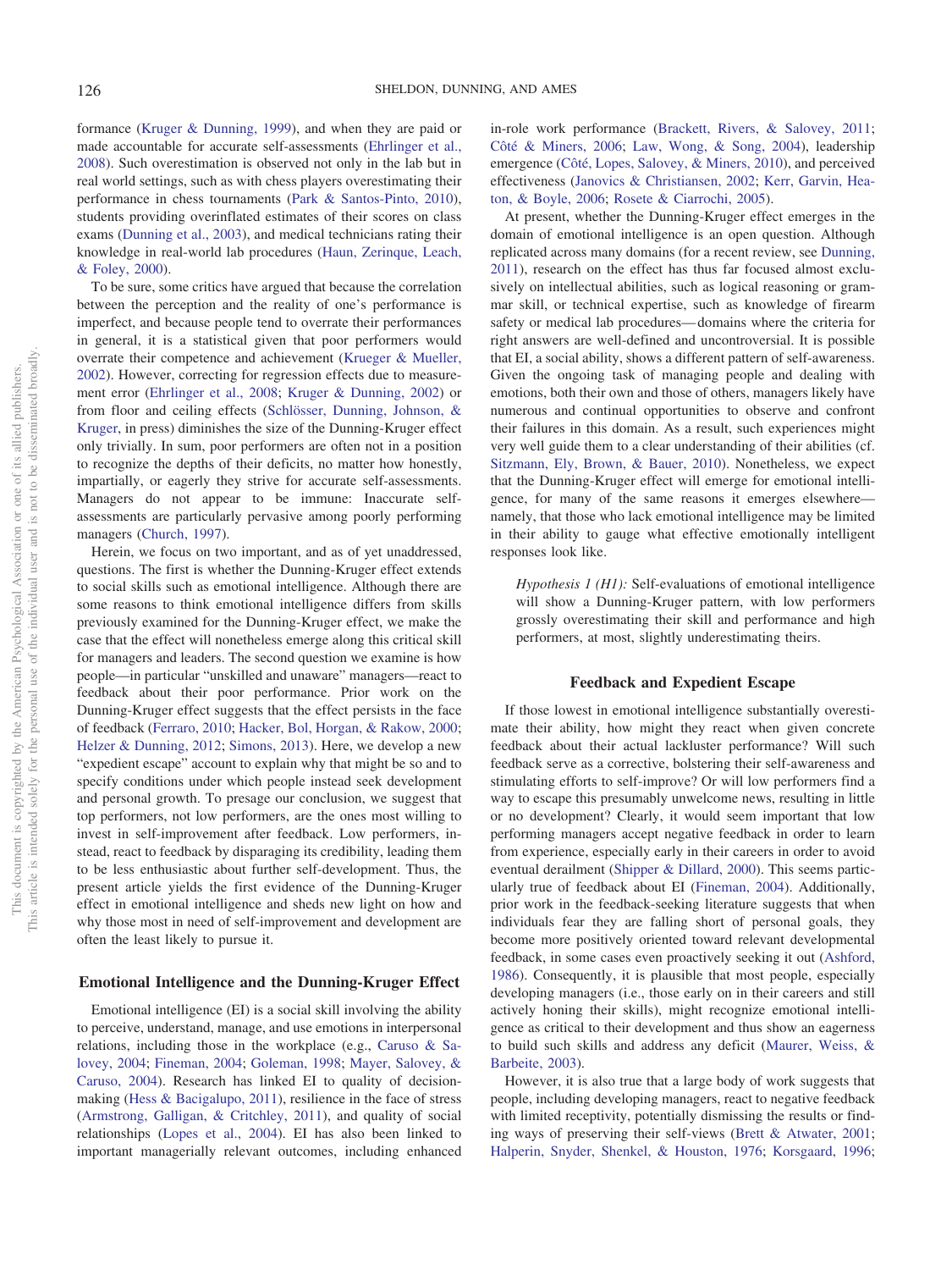[Sitzmann & Johnson, 2012\)](#page-12-10). Such findings may explain why feedback interventions so often fail to have any appreciable effect on recipients' subsequent motivation or behavior [\(Kluger & De-](#page-11-25)[Nisi, 1996\)](#page-11-25). Indeed, studies in the Dunning-Kruger paradigm in real world settings suggest that poor performers fail to assimilate any feedback they may receive, rendering predictions about future behavior that are no more accurate than those made before feedback [\(Ferraro, 2010;](#page-11-12) [Hacker et al., 2000;](#page-11-13) [Helzer & Dunning,](#page-11-14) [2012\)](#page-11-14).

Building on this latter work, we propose an *expedient escape* account for how low performers react to feedback. This account yields a number of specific predictions. First, when people with positive preexisting self-views are confronted with negative feedback, ego protection concerns may trigger a motivation to "escape" the feedback. Escaping ego-threatening negative feedback could take a number of forms. Here, we focus on two. One would be to question the accuracy of the feedback ("These scores can't be true" or "This isn't a good test of my abilities"). Another would be to question the relevance of the domain itself ("The scores may be true, but this doesn't matter" or "This attribute is stupid"). We expect that low performers may readily take one or both of these routes. However, we also expect they will take the most *expedient* route, the one more open to motivated interpretation [\(Ditto &](#page-10-12) [Lopez, 1992\)](#page-10-12). If one route is blocked for some reason (e.g., because of a prior public commitment to a dimension's relevance), poor performers may pursue another escape route (e.g., disparaging test accuracy). Thus, the expedient escape account predicts the following effects:

*Hypothesis 2 (H2):* In the wake of feedback, poor performers who previously thought they were skilled in EI will be most likely to derogate the accuracy of their assessment and the relevance of emotional intelligence.

*Hypothesis 3 (H3):* When one escape route (e.g., accuracy) is restrained from motivated or congenial interpretation for low performers, they will pursue the other more open one (e.g., relevance) in their reactions to feedback.

We also argue that the expedient escape account can be extended beyond initial reactions to feedback to attitudes and actions related to personal development. Those who disparage feedback on emotional intelligence are likely to be uninterested in developing their skills in this domain, as reflected in their intentions to pursue development activities aimed at acquiring and practicing skills. This will lead to a paradox. Unskilled-and-unaware low performers are likely to engage in such disparagement and thus be less interested in self-improvement. As a consequence, those who may stand to benefit most from developing their emotional intelligence paradoxically may be least likely to invest in such activity. Those already skilled, on the other hand, will be *more* willing to do so. Thus, we offer two final predictions.

*Hypothesis 4 (H4):* Those who score lower in EI will show less interest in developing their emotional intelligence.

*Hypothesis (H5):* The disparagement of accuracy or relevance, whichever is available or most expedient (i.e., open to interpretation), will mediate the link between performance and development attitudes.

We recognize, of course, that we are not the first to suggest that people commonly dismiss negative feedback by questioning its accuracy or relevance, or that such reactions might make people less likely to self-improve (cf. [Brett & Atwater, 2001;](#page-10-11) [Maurer et](#page-11-22) [al., 2003\)](#page-11-22). However, to date, theoretical and empirical work on reactions to feedback (e.g., [Fedor, 1991;](#page-11-26) [Kinicki, Prussia, Wu, &](#page-11-27) [McKee-Ryan, 2004;](#page-11-27) [Taylor, Fisher, & Ilgen, 1984\)](#page-12-11) has focused almost exclusively on information-processing-based explanations for feedback acceptance, such as evaluations of the feedback source or message. Little research to our knowledge has systematically examined a motivational account for people's dismissal of negative feedback, or directly linked dismissal (be it motivated or not) to self-improvement motivation.

## **Overview**

Across three studies featuring multiple samples of people completing a well-established measure of EI, we sought the first evidence that the Dunning-Kruger effect extends to the domain of EI. We expected that those scoring lowest in emotional intelligence would be the least self-aware (H1). In Studies 2 and 3, participants received feedback about their scores, allowing us to examine our expedient escape account. We expected that poor performers would derogate the accuracy of the measure and relevance of emotional intelligence (H2). If either of these routes was blocked, they would derogate the other (H3). This would allow them to preserve their positive self-views. Finally, we examined attitudes and actual choices involving development, expecting that participants scoring lowest would paradoxically be least interested in developing their emotional intelligence skills (H4). This effect would be at least partly mediated by their "escape" through derogating accuracy or relevance (H5). Thus, these studies hold the potential to shed new light on the dynamics of emotional intelligence, the scope of the Dunning-Kruger effect, the motivated ways in which people escape unwanted feedback, and exactly who is motivated toward self-development.

# **Method for Studies 1, 2, and 3**

# **Participants**

Study 1 participants were 157 masters students (62% female) enrolled in two separate masters-level classes at two large Northeastern universities. They ranged in age from 21–40 years old  $(M = 29)$ , averaging approximately 5 years of post-undergraduate work experience. Showing no significant differences, we collapsed our analyses in Study 1 across both groups. Study 2 participants were 66 Masters of Business Administration (MBA) students (45% female) enrolled in a management course on organizational behavior at a large Midwestern university, ranging in age from 25–45 years old  $(M = 30)$ , with an average of 7 years of postundergraduate work experience. Study 3 participants were 157 MBA students enrolled in a management course in organizational behavior at a large Northeastern university. Sixteen were excluded from analyses, due to clear protocol violations ranging from not completing key components of the study to misreading the objective feedback. This left a sample of 141 MBA students (35% female). These participants ranged in age from  $23-63$  ( $M = 29$ ), with an average of 6 years of post-undergraduate work experience.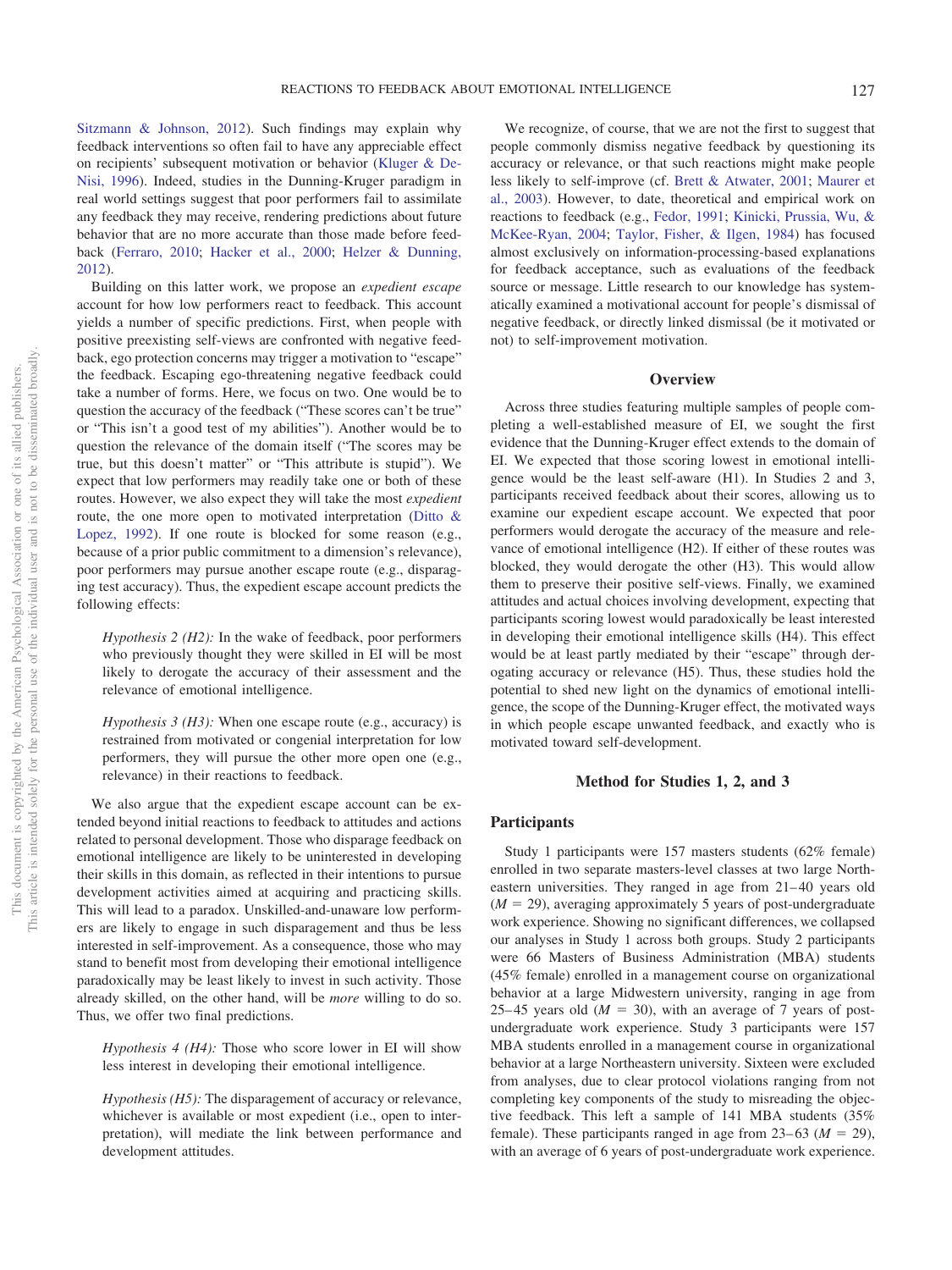# **Common Materials and Procedure**

In all studies, participants first completed the Mayer-Salovey-Caruso Emotional Intelligence Test (MSCEIT; [Mayer, Salovey,](#page-11-28) [Caruso, & Sitarenios, 2003\)](#page-11-28), introduced as one of the most wellvalidated and widely used EI tests used by numerous Fortune 500 companies and large organizations for training and development purposes. Participants received an extensive description of EI, as conceptualized by [Mayer, Salovey, and Caruso \(2008\)](#page-11-29), and indicated their percentile ranking among U.S. adults in EI on a scale ranging from 0 to 100, as well as where they believed their specific score on the MSCEIT they had just completed would place them. Next, participants answered similar percentile questions for each of the MSCEIT's four specific subcomponents: perceiving emotions in the self and others, using emotions to facilitate thought, understanding emotions, and managing their own and others' emotions.

# **Feedback and Interest in Development**

Study 2 added two unique elements. First, after taking the MSCEIT and completing our self-evaluation measures, participants actually learned how they fared on the test. We then administered a post-feedback questionnaire asking participants to assess the MSCEIT's accuracy from  $1 = Not$  *at all* to  $7 = Extremely$ , adapted from [Brett and Atwater \(2001\)](#page-10-11). In doing so, we also provided participants with an actual self-improvement opportunity—a chance to purchase, at a discount, a book titled *The Emotionally Intelligent Manager* [\(Caruso & Salovey, 2004\)](#page-10-5) by two eminent scholars known for their work on EI. If participants indicated they wanted to buy the book, the experimenter followed up a week later to collect payment in exchange for it.

In Study 3, we included the same general elements as Study 2, but expanded the design in two ways. First, before completing the MSCEIT, participants were randomly assigned to rate either the expected accuracy of the upcoming test (*Accuracy Restraint Condition*) or the relevance of EI to their future work and social success (*Relevance Restraint Condition*). In the Accuracy Restraint condition, participants indicated  $(1 = Not at all, 7 = Very)$ *much so*) the extent to which they *anticipated that the MSCEIT, as a test, would accurately capture their true overall emotional intelligence*, as well as the extent to which they anticipated *trusting*, *believing*, and *seeing as accurate* feedback they would receive from the test's publisher ( $\alpha = .90$ ). In the Relevance Restraint condition, participants instead rated the extent to which they believed that having high EI would contribute to their *future job performance*, *career success*, *social success*, and *success in life* *more generally*, with items based on [Noe & Wilk's \(1993\)](#page-11-30) tripartite classification of perceived benefits associated with developmental tools and activities ( $\alpha = .86$ ). In both conditions, participants' average responses across all rated items were positive relative to the scale neutral midpoint,  $M_s = 5.16$  and 6.35 for accuracy and relevance, respectively  $t s(64) = 28.20$  and 10.74,  $p<sub>s</sub> < .001$ , evidencing clear commitment to the variable rated.

Second, we revised the "post-feedback" questionnaire from Study 2, adding several new measures and items. We began by asking participants to rate their overall EI again in percentile terms, now that they had actually received feedback on it. We then assessed the extent to which participants viewed the MSCEIT as an accurate measure of their abilities and saw EI in general as relevant to their future success. Because of time constraints, we employed slightly abbreviated versions of these measures. Specifically, participants rated the degree to which they saw their test results and feedback as *accurate*, *believable*, and *trustworthy* ( $\alpha$  = .96). They assessed post-feedback relevance by indicating the extent to which they viewed EI as relevant to their future *career success* and *social success* in life ( $\alpha = .88$ ).

Finally, using a few adapted items from previous work on learning and development intentions [\(Hurtz & Williams, 2009;](#page-11-31) [Maurer et al.,](#page-11-22) [2003\)](#page-11-22), we assessed intentions to improve EI by asking participants to report *the extent to which they personally intended to improve their EI on one or more of the four EI subscales*, and *the extent to which they planned to seek out additional feedback, suggestions, or input on improving their EI abilities from peers or close others*  $(1 = Not at all,$  $7 = \text{Extremely}$ ;  $\alpha = .84$ ). Participants also expressed their willingness to pay (in U.S. dollars; [Foreit & Foreit, 2003;](#page-11-32) [O'Brien & Viramontes,](#page-12-12) [1994\)](#page-12-12) for each of three developmental activities: the same book on EI offered to participants in Study 2, individual coaching from an expert EI-trainer, and a half-day of group training on EI and leadership with a similarly expert EI-trainer. For the last two items, we indicated that the professional coach in question was an employee of *TalentSmart .com*, a firm describing itself as the world's leading provider of emotional intelligence-related products and services, with 75% of Fortune 500 companies as clients. The prices participants cited were heavily skewed. Thus, we subjected these prices to a log transform on their price plus \$1. We then combined the three items to create a single willingness-to-pay (WTP) for development scale ( $\alpha = .85$ ).

### **Results**

Means, standard deviations, and correlations among variables for each of our three studies are included in [Tables 1,](#page-3-0) [2,](#page-4-0) and [3.](#page-5-0)

<span id="page-3-0"></span>

| Table 1 |  |                                                           |  |  |
|---------|--|-----------------------------------------------------------|--|--|
|         |  | Means, Standard Deviations, and Correlations From Study 1 |  |  |

| Variable               | M     | SD    |           |          |          |          |  |
|------------------------|-------|-------|-----------|----------|----------|----------|--|
| 1. Actual EI           | 39.71 | 23.56 |           |          |          |          |  |
| 2. Estimated EI        | 77.05 | 12.88 | $.20***$  |          |          |          |  |
| 3. Estimated MSCEIT    | 75.26 | 12.65 | $.23***$  | $.76***$ |          |          |  |
| 4. Est. EI-Act. EI     | 38.56 | 22.46 | $-.83***$ | $.34***$ | $.18***$ |          |  |
| 5. Est. MSCEIT-Act. EI | 37.14 | 21.63 | $-.83***$ | $22***$  | $.26***$ | $.94***$ |  |

*Note.*  $N = 157$ . EI = emotional intelligence; Est. = estimated; Act. = actual; MSCEIT = Mayer-Salovey-Caruso Emotional Intelligence Test.

 $p < .05.$  \*\*\*  $p < .01.$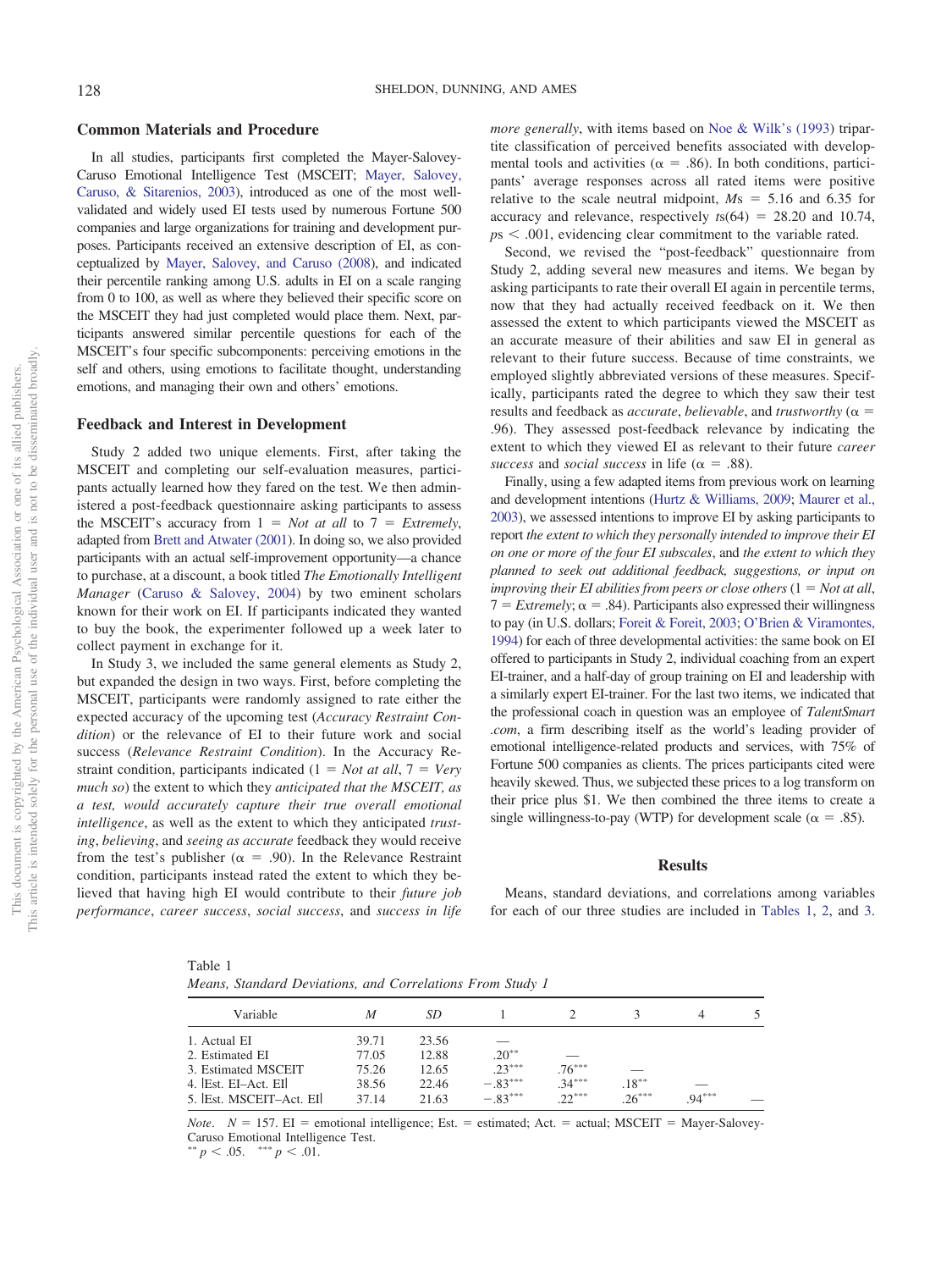<span id="page-4-0"></span>

| Table 2 |  |                                                           |  |  |
|---------|--|-----------------------------------------------------------|--|--|
|         |  | Means, Standard Deviations, and Correlations From Study 2 |  |  |

| means, shanaara Devianons, ana Correlations I folli shaav 2 |       |       |           |          |          |           |           |              |  |  |  |  |
|-------------------------------------------------------------|-------|-------|-----------|----------|----------|-----------|-----------|--------------|--|--|--|--|
| Variable                                                    | M     | SD    |           |          |          |           |           | <sub>(</sub> |  |  |  |  |
| 1. Actual overall EI                                        | 44.67 | 26.69 |           |          |          |           |           |              |  |  |  |  |
| 2. Estimated EI                                             | 78.00 | 13.36 | .19       |          |          |           |           |              |  |  |  |  |
| 3. Estimated MSCEIT                                         | 72.58 | 13.87 | .04       | $.80***$ |          |           |           |              |  |  |  |  |
| 4. Test accuracy                                            | 3.86  | 1.13  | $.37***$  | $-.05$   | $-.01$   |           |           |              |  |  |  |  |
| 5. Interest in book                                         | 1.36  | 0.48  | $.34***$  | .10      | .09      | $.36***$  |           |              |  |  |  |  |
| 6. Est. EI–Act. EI                                          | 36.41 | 23.23 | $-.87***$ | $.23*$   | $.30**$  | $-.42***$ | $-.26***$ |              |  |  |  |  |
| 7. Est. MSCEIT-Act. EI                                      | 33.83 | 22.51 | $-.80***$ | .19      | $.29***$ | $-.32**$  | $-.27***$ | $.94***$     |  |  |  |  |

*Note.*  $N = 166$ . EI = emotional intelligence; Est. = estimated; Act. = actual; MSCEIT = Mayer-Salovey-Caruso Emotional Intelligence Test. *p* < .05. *\*\*\* p* < .01.

Gender failed to qualify any of the results of any of our three studies.

Before examining our hypotheses, we considered a more basic question: How accurate were people in their self-assessments of emotional intelligence? Participants in all three studies overestimated their EI relative to objective performance. On average across studies, participants placed themselves in the 77th percentile among U.S. adults, exceeding their actual average performance (41st) by roughly 36 percentile points, all paired  $ts > 9.83$ ,  $p <$ .0001. They also overestimated their specific test score, predicting, on average, that their test score fell in the 74th percentile, all paired  $t s > 7.64$ ,  $p < .0001$ . Such overestimation occurred even though participants' self-ratings possessed a marginal correlation with actual performance aggregated across studies, average  $r = .09$ ,  $z =$ 1.65,  $p \le 10$  and average  $r = 0.09$ ,  $z = 1.86$ ,  $p \le 0.07$ , for perceptions of EI and specific MSCEIT performance, respectively. This degree of correlation, albeit low, is consistent with that found in past research [\(Brackett & Salovey, 2006\)](#page-10-13).

### **The Dunning-Kruger Effect in Self-Assessments**

Turning to H1, we found, as predicted, that participants lowest in emotional intelligence vastly overestimated their ability and performance on the MSCEIT. [Figure 1](#page-5-1) displays the relationship between actual performance and overestimation of skill as measured by self-ratings of EI (left panel) and perceived performance on the MSCEIT (right panel). Overestimation skyrocketed as performance worsened, as evidenced in regression analyses, looking for both linear and quadratic trends, predicting overestimation from actual performance, all linear  $bs < -0.69$  and  $-.86$ ,  $ps <$ .0001, for EI self-rating and MSCEIT score estimate, respectively. For instance, the analysis showed that participants performing at the 10th percentile overestimated their EI by roughly 63 to 69 percentile points, depending on the study, and their MSCEIT performance by 62 to 63 points. Top performers, on the other hand, were relatively much more accurate. They underestimated their skill and performance, but [Figure 1](#page-5-1) reveals, for example, that participants at the 90th percentile did so by only 5 to 20 points for both perceptions of EI and MSCEIT performance. No quadratic trends arose, save for overestimation of EI after receiving feedback in Study 3,  $\beta = .15$ ,  $p < .05$ . This trend emerged (see [Figure 1\)](#page-5-1) because high performers typically corrected almost all of their self-underestimation after feedback, whereas low performers corrected only a fraction of their overestimation.<sup>1</sup>

As hinted at earlier, a critic might label these results as mere statistical artifact, namely, regression to the mean plus a hefty overall overestimation of self [\(Krueger & Mueller, 2002\)](#page-11-10). Further analyses, however, spoke against such an account. Instead of looking at over/underestimation, we next examined the absolute deviation between performance estimates and actual performance—that is, how much each participant's estimates differed, regardless of direction, from actual performance. [Figure 2](#page-6-0) depicts those absolute deviations as a function of actual performance. Via regression analyses, we investigated any linear and quadratic relationships between the two. In each analysis, we found significant linear, all  $\beta$ s  $\lt$  -.85, *ps*  $\lt$  .0001, and quadratic trends, all  $\beta$ s  $\gt$  $.11, ps < .02$ , such that increases in accuracy emerged as actual performance improved, but that this improvement slowed at high levels of performance.

At first glance, such a slowing improvement of accuracy at the top might be taken as evidence of regression to the mean: If top performers are consistently underestimating their performances, then they would show more consistent gaps between perceived and actual performance, causing a quadratic trend in our analysis. However, a close examination of [Figure 2](#page-6-0) argues against such an interpretation. At the 99th percentile, the top of the scale, the overall slope of the relationship between actual performance and accuracy (as assessed by the deviation measure) is still improving—and significantly so when data were combined across studies, average  $\beta$ s at the 99th percentile = -.16,  $Z = -5.58$ ,  $p < .0001$ , and  $-.05$ ,  $Z = -2.52$ ,  $p < .02$ , for EI and MSCEIT performance, respectively. Such continuing increases in accuracy at the very top of the scale argue against a regression account, which would predict worsening accuracy at this point because performers would increasingly underestimate themselves at the very top.

#### **Expedient Escape in Reactions to Feedback**

Next, we examined how people reacted to feedback about their EI. Before testing whether and how people derogated the feedback's accuracy or relevance (H2 and H3), we considered how

<sup>&</sup>lt;sup>1</sup> We also tested whether the Dunning-Kruger effect is limited to people's overall perceptions of EI or extends to more specific self-estimates, such as the four subcomponents of EI assessed by the MSCEIT. Repeating the analyses described in the text on those four subcomponents revealed the same patterns of over- and underestimation, with bottom performers grossly overestimating their ability and performance and top performers slightly underestimating theirs.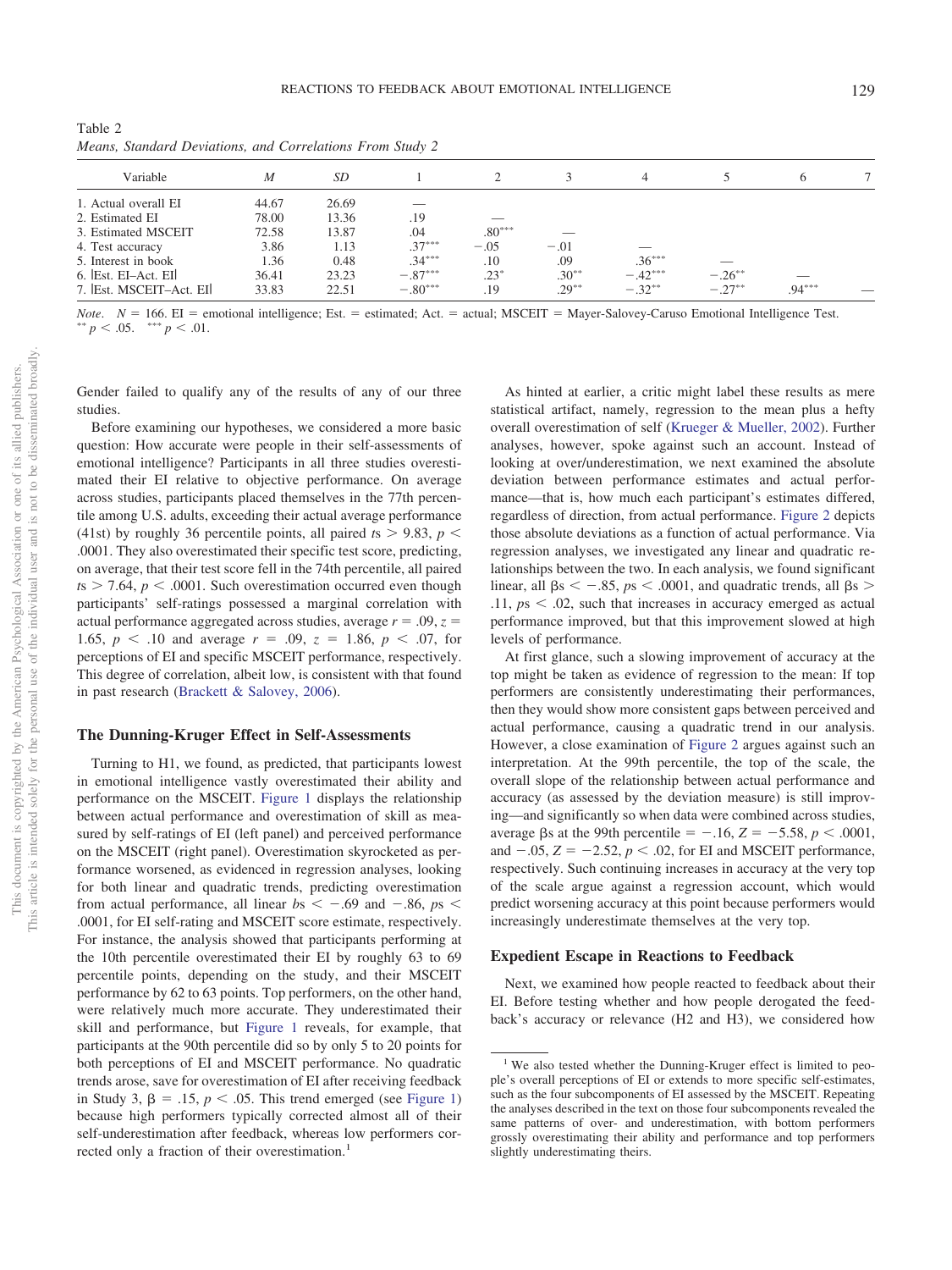<span id="page-5-0"></span>

| Table 3                                                   |  |  |  |
|-----------------------------------------------------------|--|--|--|
| Means, Standard Deviations, and Correlations From Study 3 |  |  |  |

| Variable                          | M                 | SD    |          | 2         | 3        | 4        | 5        | 6         |           | 8         | 9         | 10       | -11 |
|-----------------------------------|-------------------|-------|----------|-----------|----------|----------|----------|-----------|-----------|-----------|-----------|----------|-----|
| 1. Restraining condition          |                   |       |          |           |          |          |          |           |           |           |           |          |     |
| 2. Actual EI                      | 40.14             | 22.90 | $-.06$   |           |          |          |          |           |           |           |           |          |     |
| 3. Pre-feedback estimated EI      | 76.47             | 12.88 | $-.01$   | $-.08$    |          |          |          |           |           |           |           |          |     |
| 4. Pre-feedback estimated MSCEIT  | 74.06             | 13.55 | .16      | $-.00$    | $.80***$ |          |          |           |           |           |           |          |     |
| 5. Post-feedback estimated EI     | 63.15             | 21.67 | .06      | $.26***$  | $.25***$ | $.31***$ |          |           |           |           |           |          |     |
| 6. Post-feedback accuracy rating  | 5.88              | 1.05  | $-.19**$ | $.48***$  | $-.10$   | $-.09$   | $-.05$   |           |           |           |           |          |     |
| 7. Post-feedback relevance rating | 3.99              | 1.42  | $.16*$   | $.32***$  | $-.14$   | $-.05$   | .02      | .09       |           |           |           |          |     |
| 8. General improvement intentions | 4.80              | 1.44  | $-.07$   | $.31***$  | $-.14$   | $-.16*$  | $-.18^*$ | $.32***$  | $.33***$  |           |           |          |     |
| 9. WTP for development (3 items)  | 0.00 <sub>1</sub> | 0.89  | $-.05$   | $.39***$  | $-.10$   | $-.10$   | $-.02$   | $.45***$  | $.29***$  | $.40***$  |           |          |     |
| 10. Est. EI-Act. EI               | 39.12             | 22.88 | .07      | $-.84***$ | $.38***$ | $.22***$ | $-.08$   | $-.43***$ | $-.34***$ | $-.35***$ | $-.40***$ |          |     |
| 11. Est. MSCEIT—Act. EI           | 37.31             | 21.66 | $.16*$   | $-.79***$ | $.33***$ | $.38***$ | $-.01$   | $-.40***$ | $-.29***$ | $-.36***$ | $-.40***$ | $.93***$ |     |

*Note.*  $N = 141$ . Variable 9 is standardized and log transformed. For condition coded,  $1 =$  accuracy, and  $2 =$  relevance. EI = emotional intelligence; Est. = estimated; Act. = actual; MSCEIT = Mayer-Salovey-Caruso Emotional Intelligence Test; WTP = willingness to pay.  $p < .10$ .  $\binom{p}{k}$   $p < .05$ .  $\binom{p}{k}$   $q < .01$ .

much they modified self-views as a function of feedback (Study 3). The influence of feedback on self-views was straightforward [\(Fig](#page-5-1)[ure 1,](#page-5-1) left panel). The degree to which participants' self-ratings of EI dropped (i.e., post-feedback EI minus pre-feedback EI) correlated with what their feedback revealed about their actual performance. Bigger drops followed more negative feedback,  $r(141)$  = .30,  $p < .0005$ . Overall, self-ratings of EI dropped to an average of the 63rd percentile after receiving feedback,  $t(140) = -7.10$ ,  $p <$ .0001, an average change of 13.3 percentile points. However, note that this figure is still far higher than participants' actual performance,  $t(140) = 10.09$ ,  $p < .0001$ . Those at the 10th percentile lowered their self-assessments on average by 18 percentile points, thus continuing to hold self-impressions far higher than a strict reading of their performance on the MSCEIT merited.

H2 suggests that one potential reason for such modest drops is motivated "pushback" associated with expedient escape. Evidence for this expedient escape account emerged in both Studies 2 and 3. In Study 2, performance on the MSCEIT was correlated with perceptions of test accuracy,  $r(62) = .37$ ,  $p < .005$ . Those faring poorly saw the test as less accurate. Study 3 provided additional evidence consistent with our expedient escape account. Participants rated both accuracy,  $r(141) = .47$ ,  $p < .0001$ , and relevance,  $r(141) = .32, p < .0001$ , lower to the extent that their actual performance was poor.

Additionally, this tendency to dismiss feedback was also affected by whether participants were restrained by a previous rating of relevance or accuracy, as predicted in H3. Participants in the accuracy restraint condition disparaged relevance more than accuracy, rating the relevance of EI as marginally lower ( $M = 5.70$ ) than those in the relevance restraint condition  $(M = 6.04)$ ,  $t(139) = -1.96$ ,  $p = .052$ . In contrast, participants in the relevance restraint condition disparaged accuracy more than relevance, rating the accuracy of the MSCEIT lower  $(M = 3.74)$  than those in the accuracy restraint condition ( $M = 4.28$ ),  $t(139) = -2.29$ ,  $p <$ .025). An alternative analysis brought these findings into sharper focus. We standardized both accuracy and relevance ratings, thus putting ratings of these attributes on a common scale. We then noted which attribute participants had been restrained on and



<span id="page-5-1"></span>*Figure 1.* Overestimation of emotional intelligence (left panel) and performance on the Mayer-Salovey-Caruso Emotional Intelligence Test (MSCEIT; right panel) as a function of actual performance on the MSCEIT.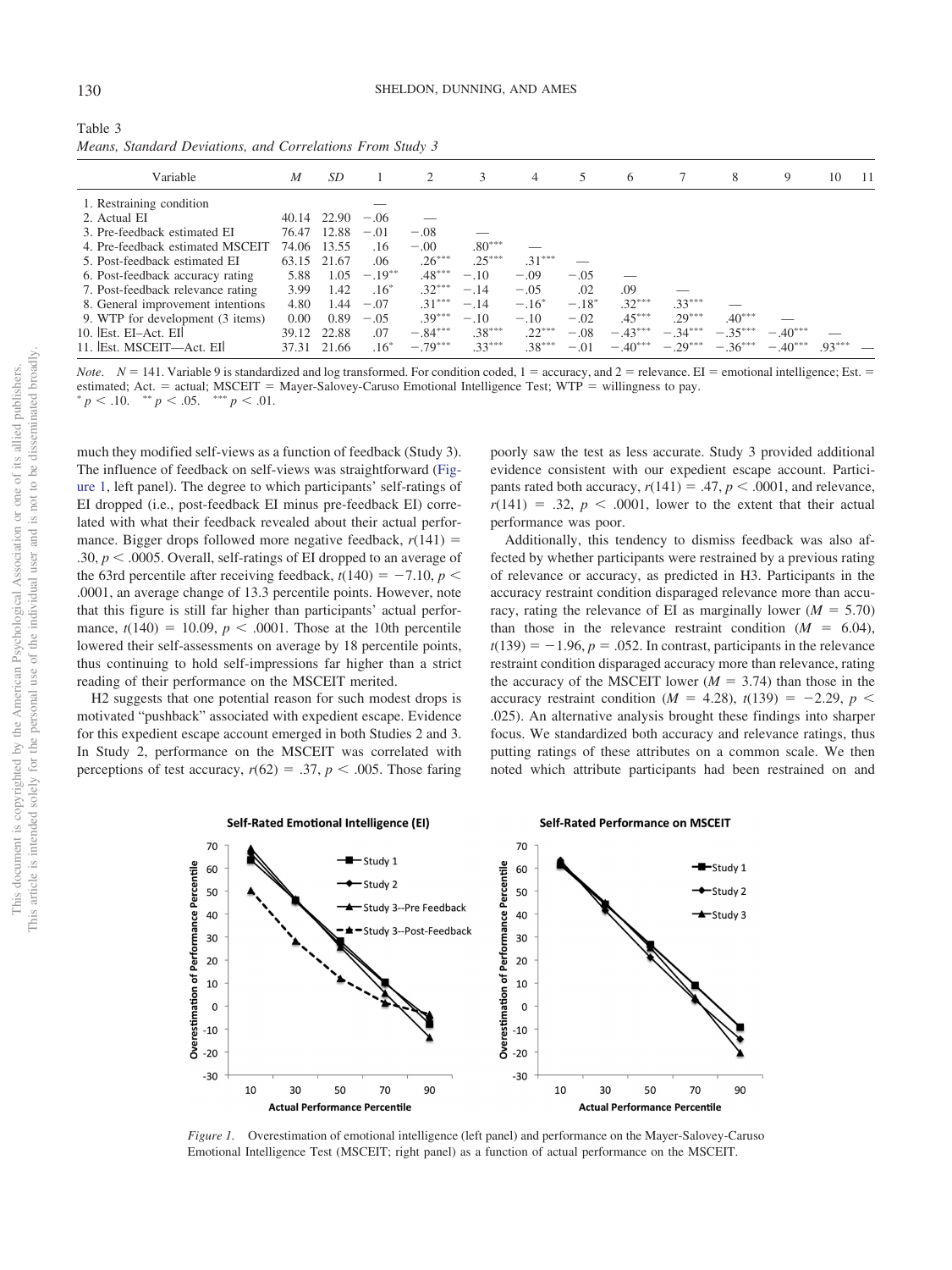

<span id="page-6-0"></span>*Figure 2.* Absolute value of performance misestimates for emotional intelligence (left panel) and perceived Mayer-Salovey-Caruso Emotional Intelligence Test (MSCEIT) performance (right panel) as a function of actual MSCEIT performance.

which they had not. A comparison of these standardized scores revealed that participants rated the unrestrained variable significantly lower than the one they had been restrained on,  $M_s = -.18$ vs. .18,  $t(139) = -3.20, p < .005$ .

Pursuing H3 further, we explored whether participants downgraded their rating on the unrestrained variable to the extent that they had a reason to expediently escape, that is, that they (a) received negative performance feedback but (b) held positive views of their own EI prior to receiving feedback. We subjected the standardized ratings of the restrained and unrestrained attributes to a multivariate analysis of variance (MANOVA; see [Table](#page-6-1) [4\)](#page-6-1) including actual performance, pre-feedback self-view of EI, and their interaction as predictors. This analysis revealed, first, effects for performance,  $p < .0001$ , and self-view,  $p < .05$ , but also, that these effects were qualified by a performance  $\times$  restraint interaction,  $p < .02$ , and further by a three-way interaction,  $p < .005$ .

To unpack these MANOVA results, we conducted separate multiple regression analyses on unrestrained and restrained attri-

### <span id="page-6-1"></span>Table 4

*MANOVA Results Exploring the Relationship of Actual Performance and Pre-Feedback Self-View of Emotional Intelligence to Perceptions of Restrained Versus Unrestrained Attribute After Feedback*

| Independent variable effects                      | F(1, 137) |         |
|---------------------------------------------------|-----------|---------|
| Between-subject effects                           |           |         |
| Actual performance                                | 54.74     | < 0.001 |
| Pre-feedback self-view of EI                      | 3.97      | < 0.05  |
| Performance $\times$ Self-View                    | 2.19      |         |
| Within-subject effects                            |           |         |
| Attribute                                         | 0.11      |         |
| Attribute $\times$ Performance                    | 6.59      | < 02    |
| Attribute $\times$ Self-View                      | 0.84      |         |
| Attribute $\times$ Performance $\times$ Self-View | 9.33      |         |

*Note.* EI = emotional intelligence;  $MANOVA =$  multivariate analysis of variance.

butes (see [Table 5\)](#page-6-2). These analyses revealed that participants down-rated the unrestrained attribute more to the extent that their performance feedback was low,  $\beta = .49$ ,  $p < .0001$ , but that this trend for the restrained variable was more muted,  $\beta = .28$ ,  $p <$ .001. [Figure 3](#page-7-0) depicts the full three-way interaction among all independent variables (according to the procedures suggested by [Aiken & West, 1991\)](#page-10-14), and shows that participants denigrated the unrestrained variable after low performance only to the extent that their pre-feedback self-views about EI were high (i.e., 1 *SD* above the mean), simple slope  $\beta = .70$ ,  $p < .001$ . They did not denigrate the unrestrained variable to the same degree when their self-view was low (i.e., 1 *SD* below the mean), simple slope  $\beta = .27$ ,  $p <$ .005. Denigration of the restrained attribute was moderate and did not depend on the participants' previous self-view. This pattern of denigration is consistent with motivated reasoning and expedient escape.

#### **Paradoxical Patterns in Self-Development**

Two sets of analyses explored how the above feedback reactions affected participants' motivation for self-development. Consistent with H4, poor performers in Studies 2 and 3 showed less interest

# <span id="page-6-2"></span>Table 5

*Relation of Performance and Pre-Feedback Emotional Intelligence Self-View on Ratings of the Unrestrained and Restrained Attribute*

|                                | Attribute    |            |  |  |  |
|--------------------------------|--------------|------------|--|--|--|
| Predictor variable             | Unrestrained | Restrained |  |  |  |
| Actual performance             | $49***$      | $.28***$   |  |  |  |
| Self-view of EI                | $-.04***$    | $-.06$     |  |  |  |
| Performance $\times$ Self-View | $22***$      | $-10$      |  |  |  |

*Note*. Coefficients displayed are standardized betas. EI = emotional intelligence.

 $p^{*}$  *p*  $\leq$  .05.  $p^{**}$  *p*  $\leq$  .01.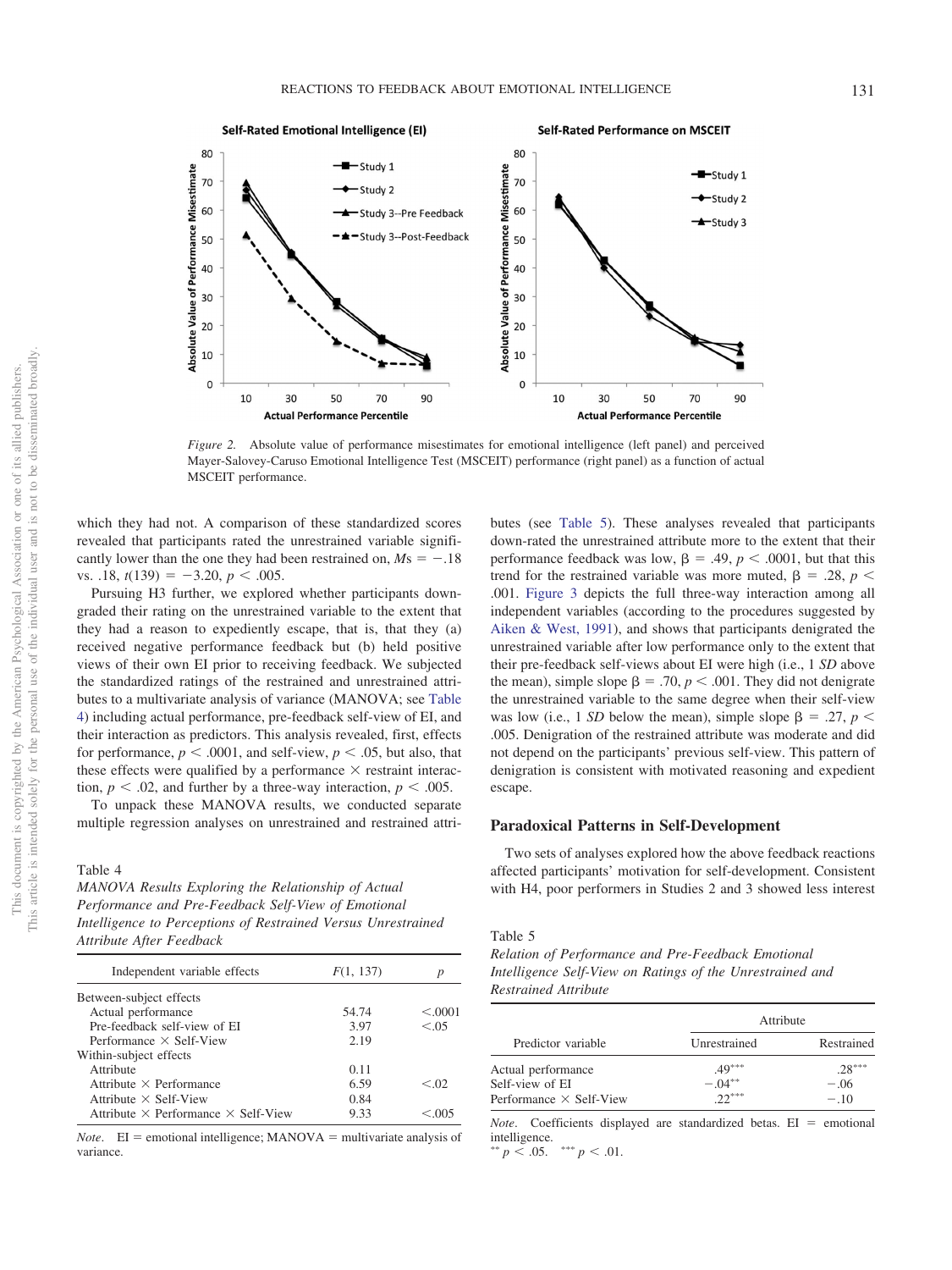

<span id="page-7-0"></span>*Figure 3.* Evaluation of feedback along attributes (i.e., accuracy, relevance) left unrestrained or restrained by a previous rating, both as a function of actual performance and self-view of EI before feedback. Values depicted are those predicted in a multivariate analysis of variance (MANOVA). For high self-view and actual performance, predicted values are those taken at 1 *SD* above the relevant mean; for low self-view and performance, predicted values are taken at 1  $SD$  below the relevant mean.  $EI$  = emotional intelligence.

in self-improvement. This fact was revealed initially in Study 2 by a logistic regression predicting decisions to buy the EI book from performance and pre-feedback self-views of emotional intelligence. Only one effect emerged (see [Table 6\)](#page-7-1): Participants who performed *better,* not worse, were more likely to buy the book, *p* .02. Of those in the top quarter of performers, 64% were willing to buy the book. In the bottom 25% of performers, only 20% were willing,  $\chi^2(1, N = 31) = 5.90, p < .02$ .

Study 3 replicated this support for H4. The better their performance and feedback, the more participants displayed eagerness for self-improvement, in both their stated intentions to improve,  $r(139) = .31, p < .0005$ , and their willingness to pay for developmental activities,  $r(139) = .39$ ,  $p < .0001$ . Whereas participants performing at the 90th percentile were willing to pay \$20, \$53, and \$156 (back-transformed) for a book, an hour's worth of individual coaching, and a half-day group training session, respectively, devoted to EI, those in the 10th percentile were willing to spend only \$10, \$18, and \$55, respectively, for these same items.

# **Expedient Escape Mediates the Link Between Performance and Self-Development**

Finally, in Studies 2 and 3, mediation analyses [\(Mackinnon &](#page-11-33) [Dwyer, 1993\)](#page-11-33) using the bootstrapping method for testing indirect

effects [\(Preacher & Hayes, 2004\)](#page-12-13) revealed that it was expedient escape that mediated the link between poor performance and lowered interest in self-improvement, thus supporting H5. As shown in [Figure 4,](#page-8-0) actual performance in Study 2 was significantly linked to both perceptions of test accuracy (the presumed mediator) and decisions to buy the book (the outcome;  $p_s < .02$ ). Perceived accuracy of the MSCEIT still significantly predicted decisions to buy the book even after controlling for performance  $(p < .03)$ . Moreover, a bootstrap analysis  $(2,000 \text{ random samples})$ without replacement) showed that the 95% bias-corrected confidence intervals (CIs) of the indirect effect of MSCEIT performance on book buying that flowed through perceived accuracy (.0107) excluded zero, 95% CI [.0006, .0283], thus indicating a significant indirect effect and offering further evidence of mediation.

Study 3 ratified these mediational links, offering broader evidence for expedient escape. If our expedient escape account is correct, then we should observe mediation between actual performance and self-development only when we include ratings along the unrestrained attribute in the analysis—the one participants were freer to use to achieve their presumed motivated ends. As seen in [Table 7](#page-9-0) (Model 1), MSCEIT performance was significantly related to both of our measures of self-development, intentions to

#### <span id="page-7-1"></span>Table 6

*Logistic Regression Exploring the Relation of Actual Performance and Pre-Feedback Self-View of Emotional Intelligence to Decisions to Buy the Self-Improvement Book*

|                                                          |                | Model 1      |              |        | Model 2                 |                      |                      |                |  |
|----------------------------------------------------------|----------------|--------------|--------------|--------|-------------------------|----------------------|----------------------|----------------|--|
| Predictor variable                                       | Estimate       | OR           | Wald         |        | Estimate                | OR                   | Wald                 |                |  |
| Actual performance<br>Self-view of EI<br>Accuracy rating | 0.028<br>0.006 | 1.03<br>1.01 | 6.31<br>0.09 | < 0.02 | 0.020<br>0.007<br>0.308 | 1.02<br>1.01<br>2.00 | 2.84<br>0.08<br>4.74 | < 10<br>< 0.03 |  |

*Note*.  $EI$  = emotional intelligence;  $OR$  = odds ratio.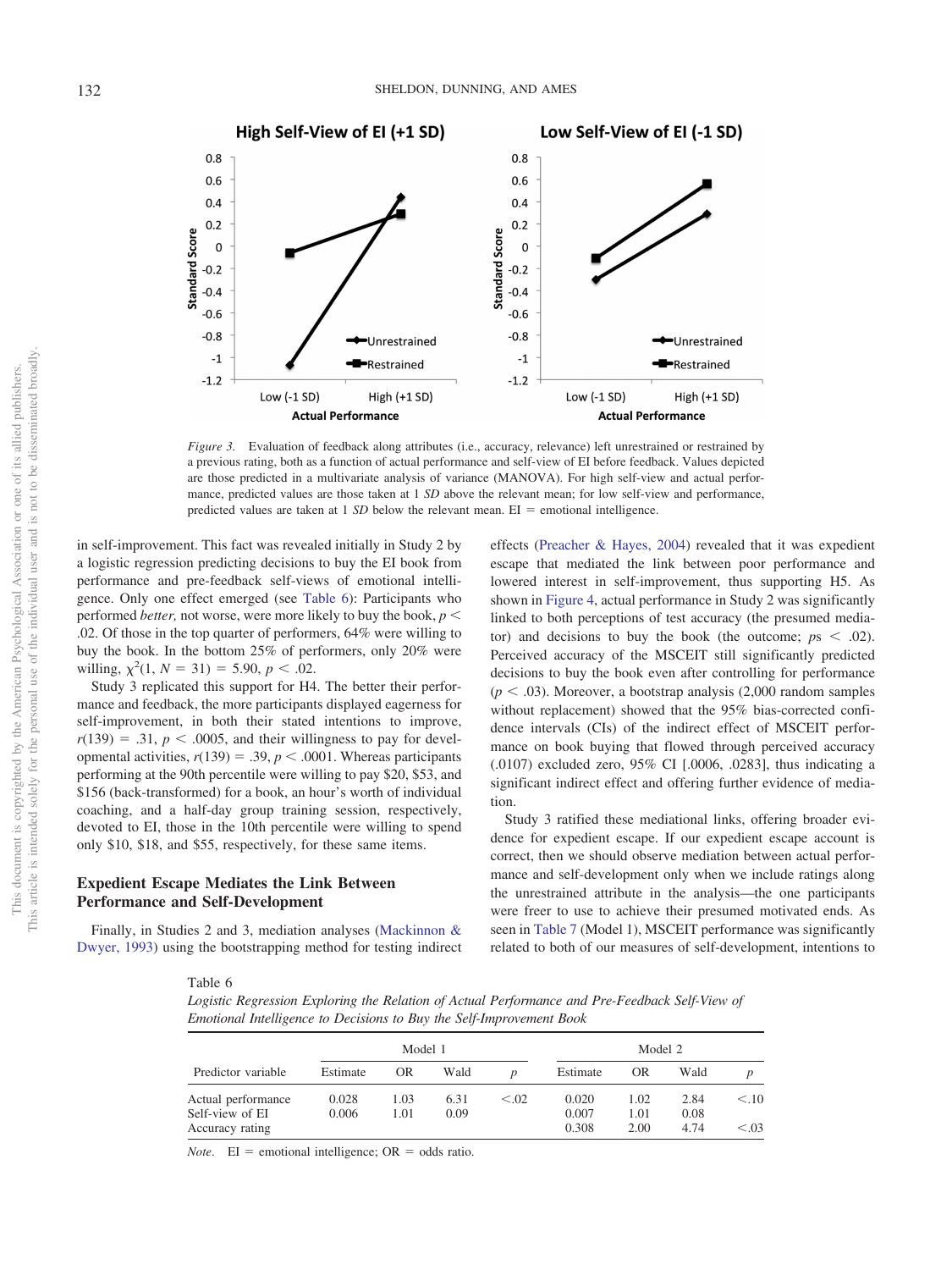

<span id="page-8-0"></span>*Figure 4.* Perceived accuracy as a mediator of the relationship between actual performance and decision to buy book on EI (Study 2). Regression coefficients involving the decision to buy the book are log odds ratios. The one between performance on the Mayer-Salovey-Caruso Emotional Intelligence Test (MSCEIT) and test accuracy is a standardized beta. The coefficient in parenthesis between actual performance and the decision to buy the book indicated the relationship between the two variables after controlling for perceived test accuracy.  $\binom{**}{p}$  < .05.  $\binom{***}{p}$  < .01.

improve and willingness to pay for activities to do so (both *p*s .005). Performance was also related to perceptions of restrained and unrestrained attributes ( $\beta$ s = .29 and .48, respectively,  $p$ s < .005).

However, subsequent meditational analyses were successful only for the unrestrained attribute. Once previous performance and self-views of EI were controlled for, ratings of the restrained attribute failed to correlate significantly with improvement intentions and correlated only marginally  $(p < .06)$  with willingness to pay (see [Table 7,](#page-9-0) Model 2)—thus failing a key mediational test. For the unrestrained attribute (see [Table 7,](#page-9-0) Model 3, and [Figure 5\)](#page-9-1), ratings significantly predicted development outcomes even after controlling for performance and self-views of EI ( $p$ s  $\lt$  .005). Follow-up bootstrap strap analyses, each based on 2,000 random samples without replacement from the full sample, confirmed mediation, showing that the link between performance and selfdevelopment included a significant indirect effect (.140 and .0074 for intention and willingness to pay measures, respectively) involving ratings of the unrestrained attribute. For the unrestrained variable, the 95% bias-corrected confidence intervals of the indirect effects *did not* include zero, 95% CI [.0083, .0197 for intentions; .0034, .0114 for developmental activities].<sup>2</sup>

#### **General Discussion**

Prior research has reported low correlations between perceived and actual managerial skill [\(Mabe & West, 1982\)](#page-11-2), with similar correlations observed in other social domains, including emotional intelligence [\(Brackett & Salovey, 2006\)](#page-10-13). However, past research has left several important questions unanswered. For one, does the Dunning-Kruger effect, whereby the most unskilled are also the least self-aware, emerge in the domain of EI? Further, how do the "unskilled and unaware" react to feedback of their deficits?

In the present research, we sought answers to these questions. Across three studies, we found evidence for the Dunning-Kruger effect in EI (H1). Low performers showed little insight into just how deficient their EI performance was. Their self-evaluations of EI and MSCEIT performance were almost, but not quite, as high as those who performed best. Thus, we showed that lack of self-insight among the incompetent extends to important social skills, just as it plagues low performers on more intellectual and technical tasks, like logical reasoning. This pattern was not mere regression to the mean; by one measure, participants' accuracy in assessing skill and performance was still improving even among the very best of performers, whereas a regression to the mean account predicts they will show worsening accuracy as they more consistently underestimate themselves.

Beyond replicating the Dunning-Kruger pattern in a new domain, these data also support an expedient escape account of how people react to unwelcome information about their deficits. Studies 2 and 3 showed that poor performing participants were more likely to question the accuracy of the MSCEIT and relevance of EI (H2), particularly along a dimension for which participants had more freedom to disparage (H3). Such defensiveness points to one reason why the Dunning-Kruger effect may be "sticky" even in the face of explicit feedback of poor performance [\(Ferraro, 2010;](#page-11-12) [Hacker et al., 2000\)](#page-11-13).

Finally, and of perhaps greater relevance to the realm of managerial behavior, we found that such reactions to feedback had troubling implications for just how interested low performers were in self-improvement. Specifically, Studies 2 and 3 found that intentions to improve were correlated positively—not negatively—with actual performance, whether those intentions were measured directly, as willingness to pay for EI-development activities and materials, or as actual purchases of a book (H4). This pattern could be traced back to the expedient escape effects noted above. Participants rating the MSCEIT as less accurate or less relevant were the ones who showed less interest in self-improvement (H5). Importantly, however, it was the variable that they had not rated in advance (and hence were least restrained on) that mattered most (Study 3). For participants restrained by a pre-feedback rating of the MSCEIT's accuracy, it was EI relevance that predicted explicit interest in improvement—and that mediated a link between actual performance and that interest. For those who had previously rated EI's relevance, it was perceived test accuracy that significantly correlated with desire for improvement, and which mediated the performance/self-improvement link. This selective use of beliefs to reach congenial conclusions about future action is a signature of motivated reasoning [\(Dunning, Leuenberger, & Sherman, 1995;](#page-11-34) [Kunda, 1987;](#page-11-35) [Uhlmann, Pizarro, Tannenbaum, & Ditto, 2009\)](#page-12-14).

Together, these findings suggest that at least one fruitful avenue for future research would be to explore ways to disarm this defensive stance among low performers when apprising them of their deficits. Many ways to circumvent possible defensiveness have been proposed. Feedback-givers can focus on concrete behavior and avoid making more general statements about character and competence [\(Kluger & DeNisi, 1996\)](#page-11-25). Additionally, feedback can be more frequent, and thus less of a monumental event [\(Ashford, 1989\)](#page-10-2). Whatever the strategy, feedback givers must also take into account the specific manner in which lower performers'

<sup>&</sup>lt;sup>2</sup> An alternative analysis is to focus away from actual performance and ask whether vaulted, and presumably mistaken, views of EI led participants to shun opportunities for development. We found that overestimation of performance in Study 3 (i.e., high self-views of EI after feedback minus actual performance) was similarly linked to less enthusiasm for development, as assessed by both our intention and willingness to pay measures. This lack of enthusiasm was similarly mediated by ratings of the unrestrained quality variable. That is, those who preserved high self-views in the face of lackluster performance feedback denigrated the MSCEIT or EI on the unrestrained quality variable, which was then tied to lack of desire for development and self-improvement.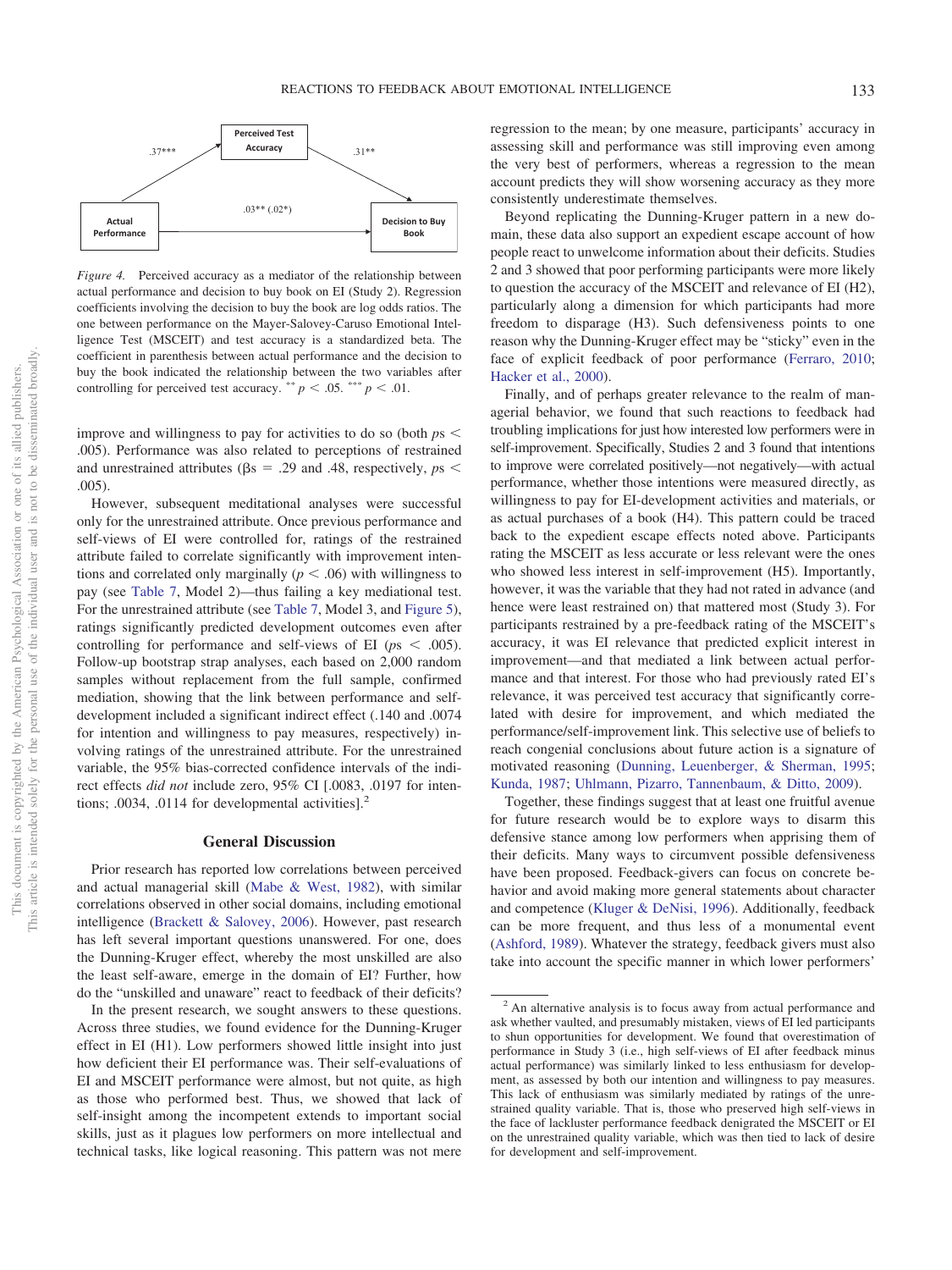<span id="page-9-0"></span>Table 7

|  |  |  | Multiple Regression Analyses Exploring the Relation of Actual Performance, Pre-Feedback Self-View of Emotional Intelligence, and |  |  |
|--|--|--|----------------------------------------------------------------------------------------------------------------------------------|--|--|
|  |  |  | Ratings of Quality Attributes (Restrained Versus Unrestrained) to Self-Development Measures                                      |  |  |

|                        |            | Model 1            |            | Model 2            | Model 3    |                    |  |
|------------------------|------------|--------------------|------------|--------------------|------------|--------------------|--|
| Predictor variable     | Intentions | Willingness to pay | Intentions | Willingness to pay | Intentions | Willingness to pay |  |
| Actual performance     | $.30***$   | $.38***$           | $.28***$   | $.34***$           | .10        | $.22***$           |  |
| Self-view of EI        | $-.13$     | $-.06$             | $-.12$     | $-.05$             | $-.08$     | $-.02$             |  |
| Restrained attribute   |            |                    | .07        | $.16*$             |            |                    |  |
| Unrestrained attribute |            |                    |            |                    | $.41***$   | $.34***$           |  |

*Note.* Coefficients displayed are standardized betas. EI = emotional intelligence.  $* p < .05$ .  $* p < .01$ .

reason about negative feedback. Broadly speaking, our data suggest that one reason why the Dunning-Kruger pattern persists is that low performers have multiple escape routes for avoiding the acceptance of negative feedback. They can say the results are "bunk" or they can say that none of it matters.

Consequently, to stimulate development, practitioners need to consider, in advance, all potential escape routes that feedback recipients might travel. It is not enough to swear that the test is accurate, because low performers might reply that it is irrelevant. Likewise, it is also not enough to show that the domain is relevant

### A. Intentions to Self-Improve



B. Willingness to Pay for Development



<span id="page-9-1"></span>*Figure 5.* Evaluation of feedback along unrestrained attribute as a mediator of the link between actual performance and interest in self-development activities (Study 3). Relationships between variables expressed as standardized regression coefficients. The standardized coefficient in parentheses between actual performance and measures of self-development interest are those after those after controlling for evaluations along the unrestrained attribute.  $\binom{m}{p}$  < .05.  $\binom{m}{p}$  < .01.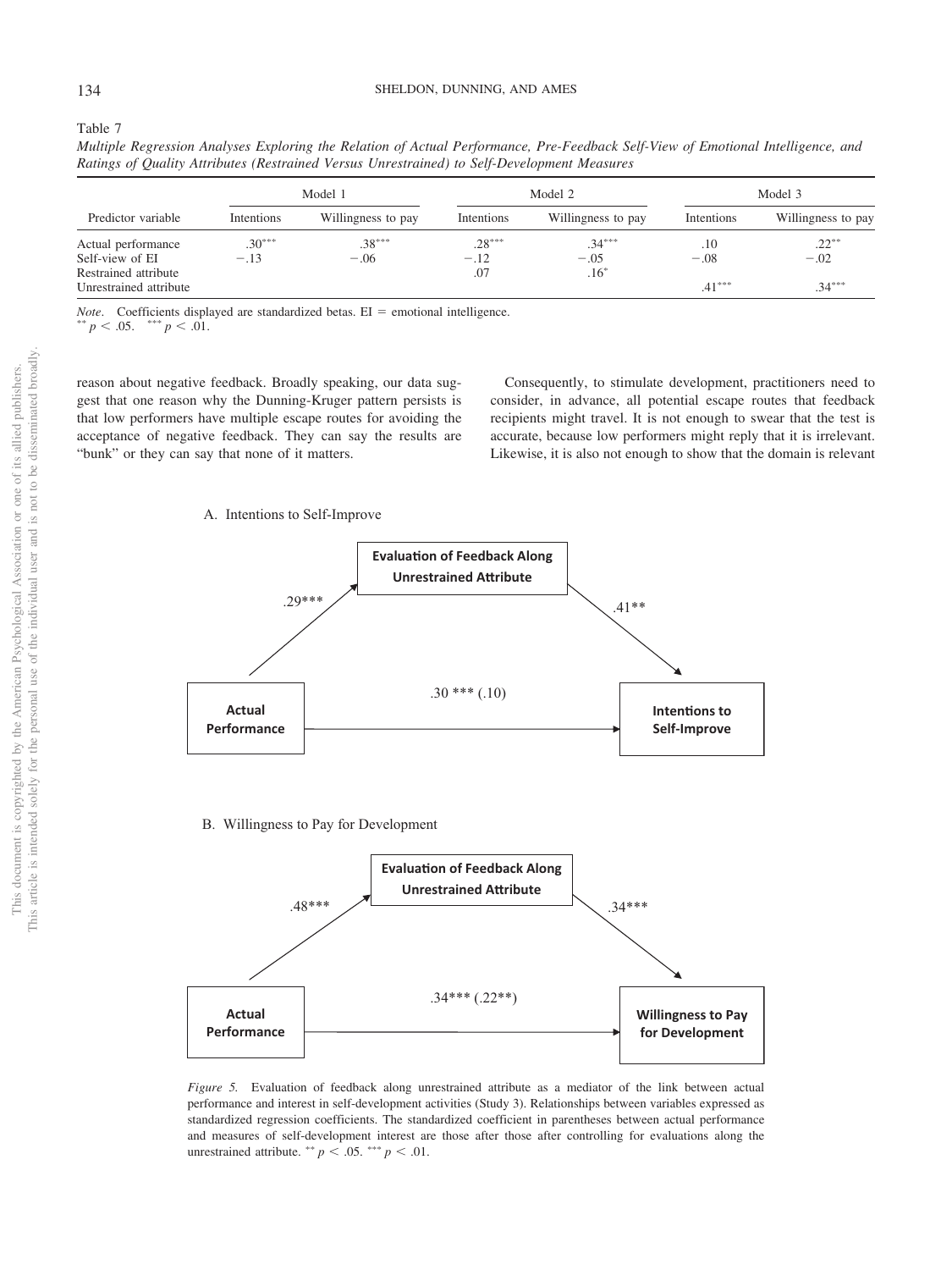<span id="page-10-1"></span>because people might answer that the test is inaccurate. Rather, practitioners seeking to stimulate development among those who need it most need to find thoughtful, sensitive ways to foreclose multiple escape routes. For instance, in advance of feedback, they might ask participants for their impressions of the test or its relevance. Or, they might ask people to consider the following "if–then": If I learn that I do not excel in this important domain, I will take one of the following self-improvement steps.

Before concluding, it is critical that we highlight a few important limitations of the present work. First, it is an open question whether our findings generalize to broader feedback processes in organizations, such as work-related feedback concerning skills and competencies of a more concrete or technical nature (although see [Haun et al., 2000\)](#page-11-9). It is possible that feedback about emotional or interpersonal competencies, skills that are arguably more abstract and difficult to grasp than certain other types of job-related competencies (e.g., writing, ensuring that one's subordinates complete projects on time and under budget), might allow significantly more leeway for the types of motivated reactions we observe here among low performers.

Second, we tested reactions of managerially oriented students to feedback about a test. In the workplace, however, feedback instead often centers on performance data collected on the job itself, typically delivered by a manager. As such, feedback about job performance might be seen as more relevant and accurate than a test, such as EI, that is only obliquely relevant to such performance. However, even if this is so, our analysis suggests that constraining motivated reasoning is a key to nudging people to accept feedback. Negative feedback about job performance may be even more threatening than the feedback provided here.

Third, despite introducing the MSCEIT as an well-validated and widely used measure of EI, employed by numerous Fortune 500 companies and large organizations, it is possible that our sample perceived the skills it assessed as less relevant or instrumental to their careers than other, potentially more concrete (e.g., quantitative) skills. Thus, low performers in our sample may have been less motivated to improve than they would have otherwise. Still, given that they rated EI's relevance highly in Study 3, and given prior work showing that low performers are just as unaware of their deficits and reject self-discrepant negative feedback just as vigorously in intellectual and technical domains, our concern is somewhat attenuated.

Finally, a few other unanswered questions are also worth noting. For instance, it is possible that at least some relationships we document, such as that between performance and selfimprovement, might be attributable in part to individual differences, such as achievement motivation—a possibility to explore empirically in future research. Additionally, it is important to highlight that the development outcomes we focused on for the most part represented participants' *intentions* to improve their EI or to pay for specific development materials and activities, not concrete development-oriented behavior. Although some participants in Study 2 laid down actual money for a book on improving their EI, we do not know whether they ultimately read this book. As such, future research might profitably examine whether the effects for intentions we document here translate into concrete development-oriented behavior.

In closing, the present findings carry clear and important suggestions for self-awareness, self-management, and development

among managers—particularly for managers early on in their careers. Accurate self-assessment is considered an important skill that enhances effectiveness and decreases the risk for derailment [\(Goleman, 1998;](#page-11-0) [Renn, Allen, Fedor, & Davis, 2005\)](#page-12-15). Our data suggest, however, that accurate self-assessment is not an outcome people can just assume developing managers will attain on their own. Left to their own devices, some people will overstate their social abilities because their deficits in these abilities are invisible to them. In particular, those lowest in emotional intelligence may be largely unaware of their deficits and yet remain skilled at dismissing feedback to the contrary. Consequently, the emotionally least skilled may benefit most not simply from receiving feedback on their EI, but from receiving it in a way that mitigates their defensiveness and propels them toward constructive development.

# **References**

- <span id="page-10-14"></span>Aiken, L. S., & West, S. G. (1991). *Multiple regression: Testing and interpreting interactions*. Thousand Oaks, CA: Sage.
- <span id="page-10-6"></span>Armstrong, A. R., Galligan, R. F., & Critchley, C. R. (2011). Emotional intelligence and psychological resilience to negative life events. *Personality and Individual Differences, 51,* 331–336. [doi:10.1016/j.paid.2011](http://dx.doi.org/10.1016/j.paid.2011.03.025) [.03.025](http://dx.doi.org/10.1016/j.paid.2011.03.025)
- <span id="page-10-10"></span>Ashford, S. J. (1986). Feedback-seeking in individual adaptation: A resource perspective. *Academy of Management Journal*, 29, 465-487. [doi:10.2307/256219](http://dx.doi.org/10.2307/256219)
- <span id="page-10-2"></span>Ashford, S. J. (1989). *Self-assessments in organizations: A literature review and integrative model. In L. L. Cummings & B. M. Staw (Eds.), Research in organizational behavior* (Vol. 11, pp. 133–174). Greenwich, CT: JAI Press.
- <span id="page-10-0"></span>Ashford, S. J., & Tsui, A. S. (1991). Self-regulation for managerial effectiveness: The role of active feedback-seeking. *Academy of Management Journal, 34,* 251–280. [doi:10.2307/256442](http://dx.doi.org/10.2307/256442)
- <span id="page-10-7"></span>Brackett, M. A., Rivers, S. E., & Salovey, P. (2011). Emotional intelligence: Implications for personal, social, academic, and workplace success. *Social and Personality Psychology Compass, 5,* 88 –103. [doi:](http://dx.doi.org/10.1111/j.1751-9004.2010.00334.x) [10.1111/j.1751-9004.2010.00334.x](http://dx.doi.org/10.1111/j.1751-9004.2010.00334.x)
- <span id="page-10-13"></span>Brackett, M. A., & Salovey, P. (2006). Measuring emotional intelligence with the Mayer-Salovey-Caruso Emotional Intelligence Test (MSCEIT). *Psicothema, 18,* 34 – 41.
- <span id="page-10-11"></span>Brett, J. F., & Atwater, L. (2001). 360-degree feedback: Accuracy, reactions and perceptions of usefulness. *Journal of Applied Psychology, 86,* 930 –942. [doi:10.1037/0021-9010.86.5.930](http://dx.doi.org/10.1037/0021-9010.86.5.930)
- <span id="page-10-5"></span>Caruso, D. R., & Salovey, P. (2004). *The emotionally intelligent manager: How to develop and use the four key emotional skills of leadership*. San Francisco, CA: Jossey-Bass.
- <span id="page-10-4"></span>Church, A. H. (1997). Managerial self-awareness in high-performing individuals in organizations. *Journal of Applied Psychology, 82,* 281–292. [doi:10.1037/0021-9010.82.2.281](http://dx.doi.org/10.1037/0021-9010.82.2.281)
- <span id="page-10-9"></span>Côté, S., Lopes, P. N., Salovey, P., & Miners, C. T. H. (2010). Emotional intelligence and leadership emergence in small groups. *The Leadership Quarterly, 21,* 496 –508. [doi:10.1016/j.leaqua.2010.03.012](http://dx.doi.org/10.1016/j.leaqua.2010.03.012)
- <span id="page-10-8"></span>Côté, S., & Miners, C. T. H. (2006). Emotional intelligence, cognitive intelligence, and job performance. *Administrative Science Quarterly, 51,* 1–28.
- <span id="page-10-12"></span>Ditto, P. H., & Lopez, D. F. (1992). Motivated skepticism: Use of differential decision criteria for preferred and nonpreferred conclusions. *Journal of Personality and Social Psychology, 63,* 568 –584. [doi:10.1037/](http://dx.doi.org/10.1037/0022-3514.63.4.568) [0022-3514.63.4.568](http://dx.doi.org/10.1037/0022-3514.63.4.568)
- <span id="page-10-3"></span>Dunning, D. (2005). *Self-insight: Roadblocks and detours on the path to knowing thyself*. New York, NY: Psychology Press. [doi:10.4324/](http://dx.doi.org/10.4324/9780203337998) [9780203337998](http://dx.doi.org/10.4324/9780203337998)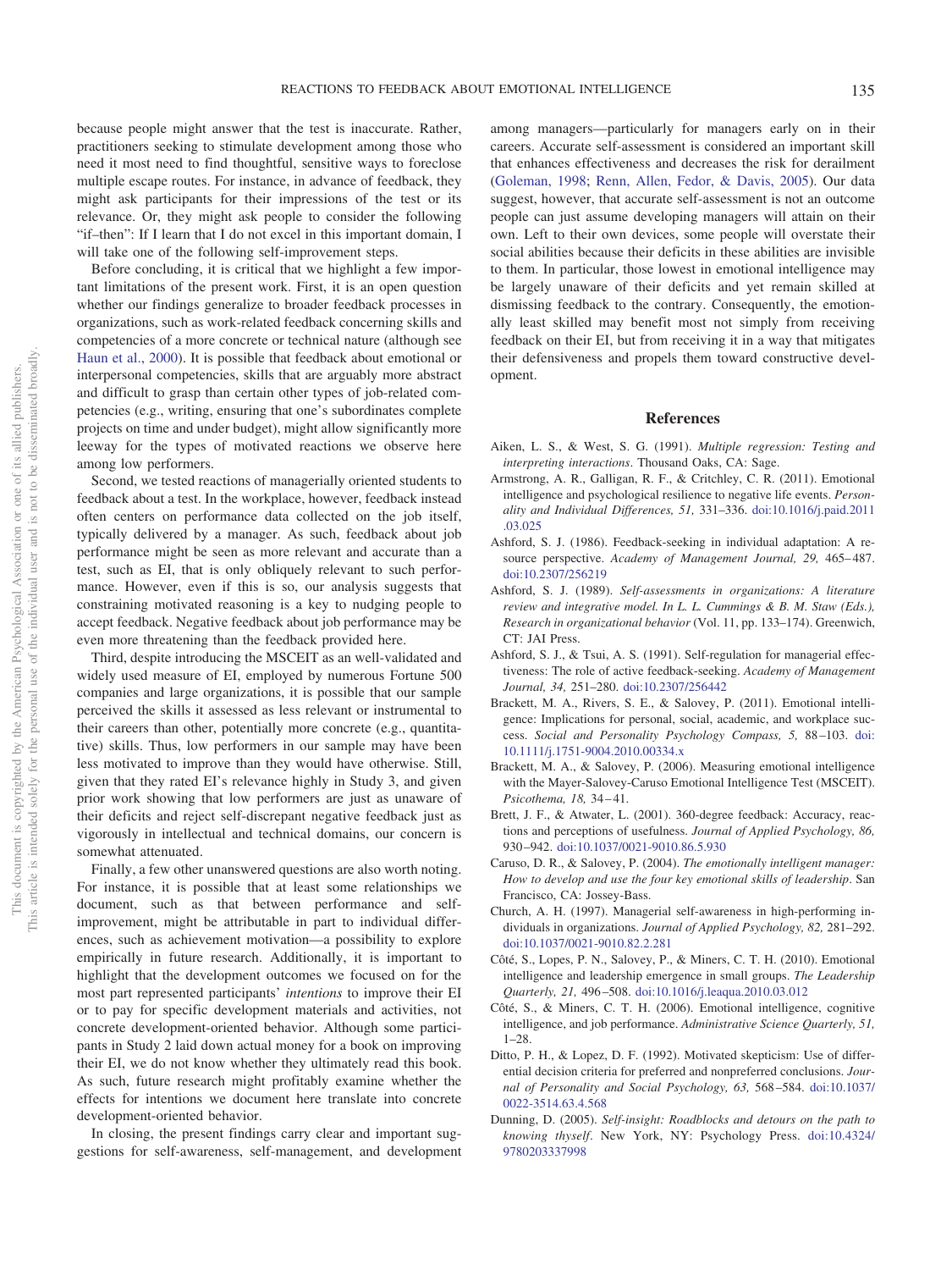- <span id="page-11-30"></span>Dunning, D. (2011). The Dunning-Kruger effect: On being ignorant of one's own ignorance. In J. Olson & M. P. Zanna (Eds.), *Advances in experimental social psychology* (Vol. 44, pp. 247–296). New York, NY: Elsevier.
- <span id="page-11-5"></span>Dunning, D. (in press). The problem of recognizing one's own incompetence: Implications for self-assessment and development in the workplace. In S. Highhouse, R. S. Dalal, & E. Salas (Eds.), *Judgment and decision making at work*. New York, NY: Psychology Press.
- <span id="page-11-1"></span>Dunning, D., Heath, C., & Suls, J. (2004). Flawed self-assessment: Implications for health, education, and the workplace. *Psychological Science in the Public Interest, 5,* 69 –106. [doi:10.1111/j.1529-1006.2004](http://dx.doi.org/10.1111/j.1529-1006.2004.00018.x) [.00018.x](http://dx.doi.org/10.1111/j.1529-1006.2004.00018.x)
- <span id="page-11-6"></span>Dunning, D., Johnson, K., Ehrlinger, J., & Kruger, J. (2003). Why people fail to recognize their own incompetence. *Current Directions in Psychological Science, 12,* 83– 87. [doi:10.1111/1467-8721.01235](http://dx.doi.org/10.1111/1467-8721.01235)
- <span id="page-11-34"></span>Dunning, D., Leuenberger, A., & Sherman, D. A. (1995). A new look at motivated inference: Are self-serving theories of success a product of motivational forces? *Journal of Personality and Social Psychology, 69,* 58 – 68. [doi:10.1037/0022-3514.69.1.58](http://dx.doi.org/10.1037/0022-3514.69.1.58)
- <span id="page-11-7"></span>Ehrlinger, J., Johnson, K., Banner, M., Dunning, D., & Kruger, J. (2008). Why the unskilled are unaware: Further explorations of (absent) selfinsight among the incompetent. *Organizational Behavior and Human Decision Processes, 105,* 98 –121. [doi:10.1016/j.obhdp.2007.05.002](http://dx.doi.org/10.1016/j.obhdp.2007.05.002)
- <span id="page-11-26"></span>Fedor, D. B. (1991). Recipient responses to performance feedback: A proposed model and its implications. *Research in Personnel and Human Resources Management, 9,* 73–120.
- <span id="page-11-12"></span>Ferraro, P. J. (2010). Know thyself: Competence and self-awareness. *Atlantic Economic Journal, 38,* 183–196. [doi:10.1007/s11293-010-](http://dx.doi.org/10.1007/s11293-010-9226-2) [9226-2](http://dx.doi.org/10.1007/s11293-010-9226-2)
- <span id="page-11-15"></span>Fineman, S. (2004). Getting the measure of emotion—and the cautionary tale of emotional intelligence. *Human Relations, 57,* 719 –740. [doi:](http://dx.doi.org/10.1177/0018726704044953) [10.1177/0018726704044953](http://dx.doi.org/10.1177/0018726704044953)
- <span id="page-11-32"></span>Foreit, J. R., & Foreit, K. G. F. (2003). The reliability and validity of willingness to pay surveys for reproductive health pricing decisions in developing countries. *Health Policy*, 63, 37-47. [doi:10.1016/S0168-](http://dx.doi.org/10.1016/S0168-8510%2802%2900039-8) [8510\(02\)00039-8](http://dx.doi.org/10.1016/S0168-8510%2802%2900039-8)
- <span id="page-11-0"></span>Goleman, D. (1998). *Working with emotional intelligence*. New York, NY: Bantam Books.
- <span id="page-11-13"></span>Hacker, D. J., Bol, L., Horgan, D., & Rakow, E. (2000). Test prediction and performance in a classroom context. *Journal of Educational Psychology, 92,* 160 –170. [doi:10.1037/0022-0663.92.1.160](http://dx.doi.org/10.1037/0022-0663.92.1.160)
- <span id="page-11-23"></span>Halperin, K., Snyder, C. R., Shenkel, R. J., & Houston, B. K. (1976). Effects of source status and message favorability on acceptance of personality feedback. *Journal of Applied Psychology, 61,* 85– 88. [doi:](http://dx.doi.org/10.1037/0021-9010.61.1.85) [10.1037/0021-9010.61.1.85](http://dx.doi.org/10.1037/0021-9010.61.1.85)
- <span id="page-11-3"></span>Harris, M. M., & Schaubroeck, J. (1988). A meta-analysis of selfsupervisor, self-peer, and peer-supervisor ratings. *Personnel Psychology, 41,* 43– 62. [doi:10.1111/j.1744-6570.1988.tb00631.x](http://dx.doi.org/10.1111/j.1744-6570.1988.tb00631.x)
- <span id="page-11-9"></span>Haun, D. E., & Zeringue, A., Leach, A., & Foley, A. (2000). Assessing the competence of specimen-processing personnel. *Laboratory Medicine, 31,* 633– 637. [doi:10.1309/8Y66-NCN2-J8NH-U66R](http://dx.doi.org/10.1309/8Y66-NCN2-J8NH-U66R)
- <span id="page-11-4"></span>Heidemeier, H., & Moser, K. (2009). Self– other agreement in job performance ratings: A meta-analytic test of a process model. *Journal of Applied Psychology, 94,* 353–370. [doi:10.1037/0021-9010.94.2.353](http://dx.doi.org/10.1037/0021-9010.94.2.353)
- <span id="page-11-14"></span>Helzer, E. G., & Dunning, D. (2012). Why and when peer prediction is superior to self-prediction: The weight given to future aspiration versus past achievement. *Journal of Personality and Social Psychology, 103,* 38 –53. [doi:10.1037/a0028124](http://dx.doi.org/10.1037/a0028124)
- <span id="page-11-17"></span>Hess, J. D., & Bacigalupo, A. C. (2011). Enhancing decisions and decisionmaking processes through the application of emotional intelligence skills. *Management Decision, 49,* 710 –721. [doi:10.1108/](http://dx.doi.org/10.1108/00251741111130805) [00251741111130805](http://dx.doi.org/10.1108/00251741111130805)
- <span id="page-11-31"></span>Hurtz, G. M., & Williams, K. J. (2009). Attitudinal and motivational antecedents of participation in voluntary employee development activi-

ties. *Journal of Applied Psychology, 94,* 635– 653. [doi:10.1037/](http://dx.doi.org/10.1037/a0014580) [a0014580](http://dx.doi.org/10.1037/a0014580)

- <span id="page-11-20"></span>Janovics, J., & Christiansen, N. D. (2002). *Emotional intelligence in the workplace*. Paper presented at the 16th Annual Conference of the Society of Industrial and Organizational Psychology, San Diego, CA.
- <span id="page-11-21"></span>Kerr, R., Garvin, J., Heaton, N., & Boyle, E. (2006). Emotional intelligence and leadership effectiveness. *Leadership & Organization Development Journal, 27,* 265–279. [doi:10.1108/01437730610666028](http://dx.doi.org/10.1108/01437730610666028)
- <span id="page-11-27"></span>Kinicki, A. J., Prussia, G. E., Wu, J., & McKee-Ryan, F. M. (2004). A covariance structure analysis of employees' response to performance feedback. *Journal of Applied Psychology, 89,* 1057–1069. [doi:10.1037/](http://dx.doi.org/10.1037/0021-9010.89.6.1057) [0021-9010.89.6.1057](http://dx.doi.org/10.1037/0021-9010.89.6.1057)
- <span id="page-11-25"></span>Kluger, A. N., & DeNisi, A. (1996). The effects of feedback interventions on performance: A historical review, a meta-analysis, and a preliminary feedback intervention theory. *Psychological Bulletin, 119,* 254 –284. [doi:10.1037/0033-2909.119.2.254](http://dx.doi.org/10.1037/0033-2909.119.2.254)
- <span id="page-11-24"></span>Korsgaard, M. A. (1996). The impact of self-appraisals on reactions to feedback from others: The role of self-consistency and self-enhancement concerns. *Journal of Organizational Behavior, 17,* 301–311. [doi:](http://dx.doi.org/10.1002/%28SICI%291099-1379%28199607%2917:4%3C301::AID-JOB749%3E3.0.CO%3B2-N) [10.1002/\(SICI\)1099-1379\(199607\)17:4](http://dx.doi.org/10.1002/%28SICI%291099-1379%28199607%2917:4%3C301::AID-JOB749%3E3.0.CO%3B2-N)<301::AID-JOB749>3.0.CO; [2-N](http://dx.doi.org/10.1002/%28SICI%291099-1379%28199607%2917:4%3C301::AID-JOB749%3E3.0.CO%3B2-N)
- <span id="page-11-10"></span>Krueger, J., & Mueller, R. A. (2002). Unskilled, unaware, or both? The contribution of social-perceptual skills and statistical regression to selfenhancement biases. *Journal of Personality and Social Psychology, 82,* 180 –188. [doi:10.1037/0022-3514.82.2.180](http://dx.doi.org/10.1037/0022-3514.82.2.180)
- <span id="page-11-8"></span>Kruger, J., & Dunning, D. (1999). Unskilled and unaware of it: How difficulties in recognizing one's own incompetence lead to inflated self-assessments. *Journal of Personality and Social Psychology, 77,* 1121–1134. [doi:10.1037/0022-3514.77.6.1121](http://dx.doi.org/10.1037/0022-3514.77.6.1121)
- <span id="page-11-11"></span>Kruger, J., & Dunning, D. (2002). Unskilled and unaware—But why? A reply to Krueger & Mueller. *Journal of Personality and Social Psychology, 82,* 189 –192. [doi:10.1037/0022-3514.82.2.189](http://dx.doi.org/10.1037/0022-3514.82.2.189)
- <span id="page-11-35"></span>Kunda, Z. (1987). Motivated inference: Self-serving generation and evaluation of causal theories. *Journal of Personality and Social Psychology, 53,* 637– 647. [doi:10.1037/0022-3514.53.4.636](http://dx.doi.org/10.1037/0022-3514.53.4.636)
- <span id="page-11-19"></span>Law, K. S., Wong, C. S., & Song, L. J. (2004). The construct and criterion validity of emotional intelligence and its potential utility for management studies. *Journal of Applied Psychology, 89,* 483– 496. [doi:10.1037/](http://dx.doi.org/10.1037/0021-9010.89.3.483) [0021-9010.89.3.483](http://dx.doi.org/10.1037/0021-9010.89.3.483)
- <span id="page-11-18"></span>Lopes, P. N., Brackett, M. A., Nezlek, J. B., Schütz, A., Sellin, I., & Salovey, P. (2004). Emotional intelligence and social interaction. *Personality and Social Psychology Bulletin, 30,* 1018 –1034. [doi:10.1177/](http://dx.doi.org/10.1177/0146167204264762) [0146167204264762](http://dx.doi.org/10.1177/0146167204264762)
- <span id="page-11-2"></span>Mabe, P. A., III, & West, S. G. (1982). Validity of self-evaluation of ability: A review and meta-analysis. *Journal of Applied Psychology, 67,* 280 –296. [doi:10.1037/0021-9010.67.3.280](http://dx.doi.org/10.1037/0021-9010.67.3.280)
- <span id="page-11-33"></span>Mackinnon, D. P., & Dwyer, J. H. (1993). Estimating mediated effects in prevention studies. *Evaluation Review, 17,* 144 –158. [doi:10.1177/](http://dx.doi.org/10.1177/0193841X9301700202) [0193841X9301700202](http://dx.doi.org/10.1177/0193841X9301700202)
- <span id="page-11-22"></span>Maurer, T. J., Weiss, E., & Barbeite, F. (2003). A model of involvement in work-related learning and development activity: The effects of individual, situational motivational, and age variables. *Journal of Applied Psychology, 88,* 707–724. [doi:10.1037/0021-9010.88.4.707](http://dx.doi.org/10.1037/0021-9010.88.4.707)
- <span id="page-11-16"></span>Mayer, J. D., Salovey, P., & Caruso, D. R. (2004). Emotional intelligence: Theory, findings, and implications. *Psychological Inquiry, 15,* 197–215. [doi:10.1207/s15327965pli1503\\_02](http://dx.doi.org/10.1207/s15327965pli1503_02)
- <span id="page-11-29"></span>Mayer, J. D., Salovey, P., & Caruso, D. R. (2008). Emotional intelligence: New ability or eclectic mix of traits? *American Psychologist, 63,* 503– 517. [doi:10.1037/0003-066X.63.6.503](http://dx.doi.org/10.1037/0003-066X.63.6.503)
- <span id="page-11-28"></span>Mayer, J. D., Salovey, P., Caruso, D., & Sitarenios, G. (2003). Measuring emotional intelligence with the MSCEIT V2.0. *Emotion, 3,* 97–105. [doi:10.1037/1528-3542.3.1.97](http://dx.doi.org/10.1037/1528-3542.3.1.97)